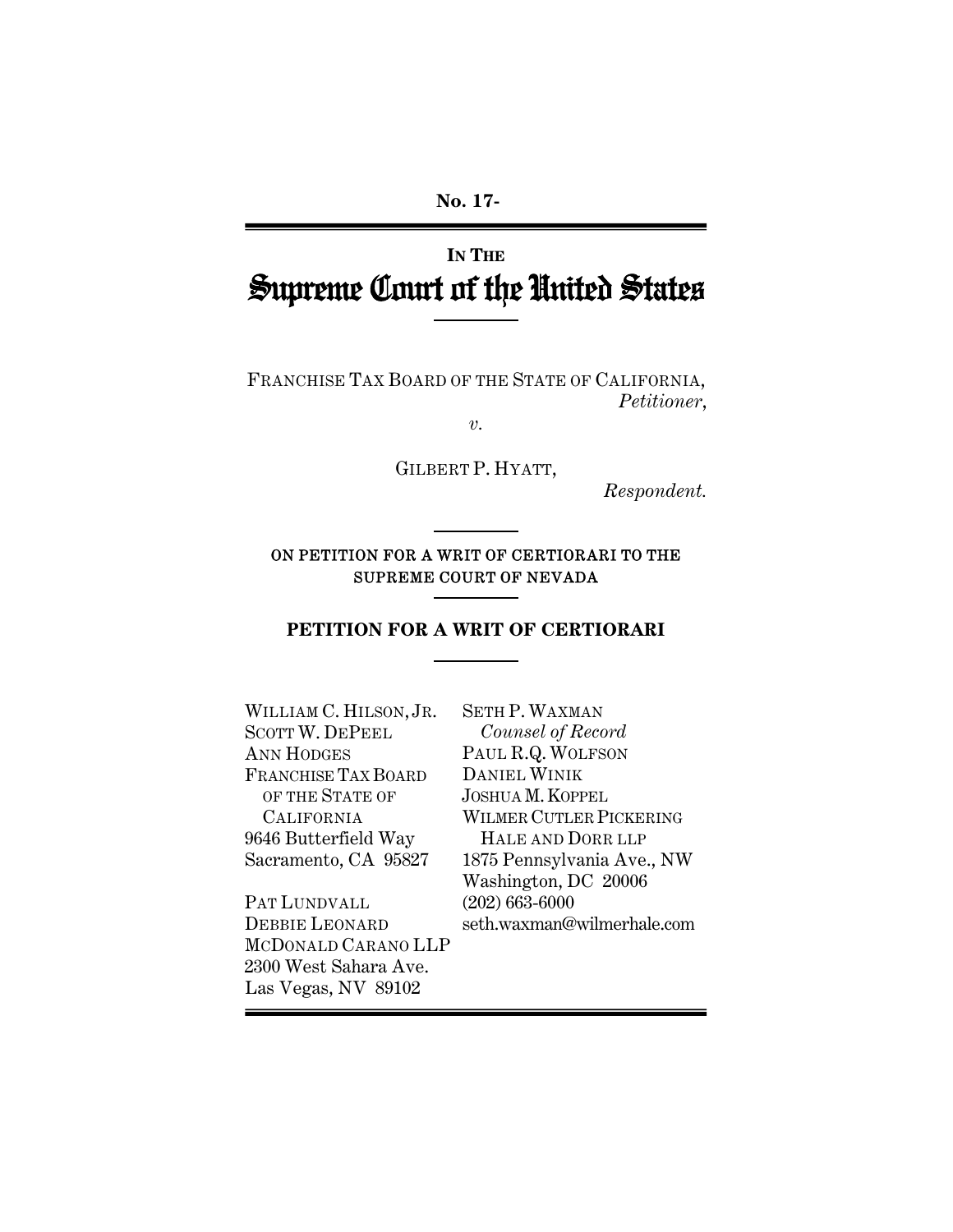# **QUESTION PRESENTED**

Whether *Nevada* v. *Hall*, 440 U.S. 410 (1979), which permits a sovereign State to be haled into another State's courts without its consent, should be overruled.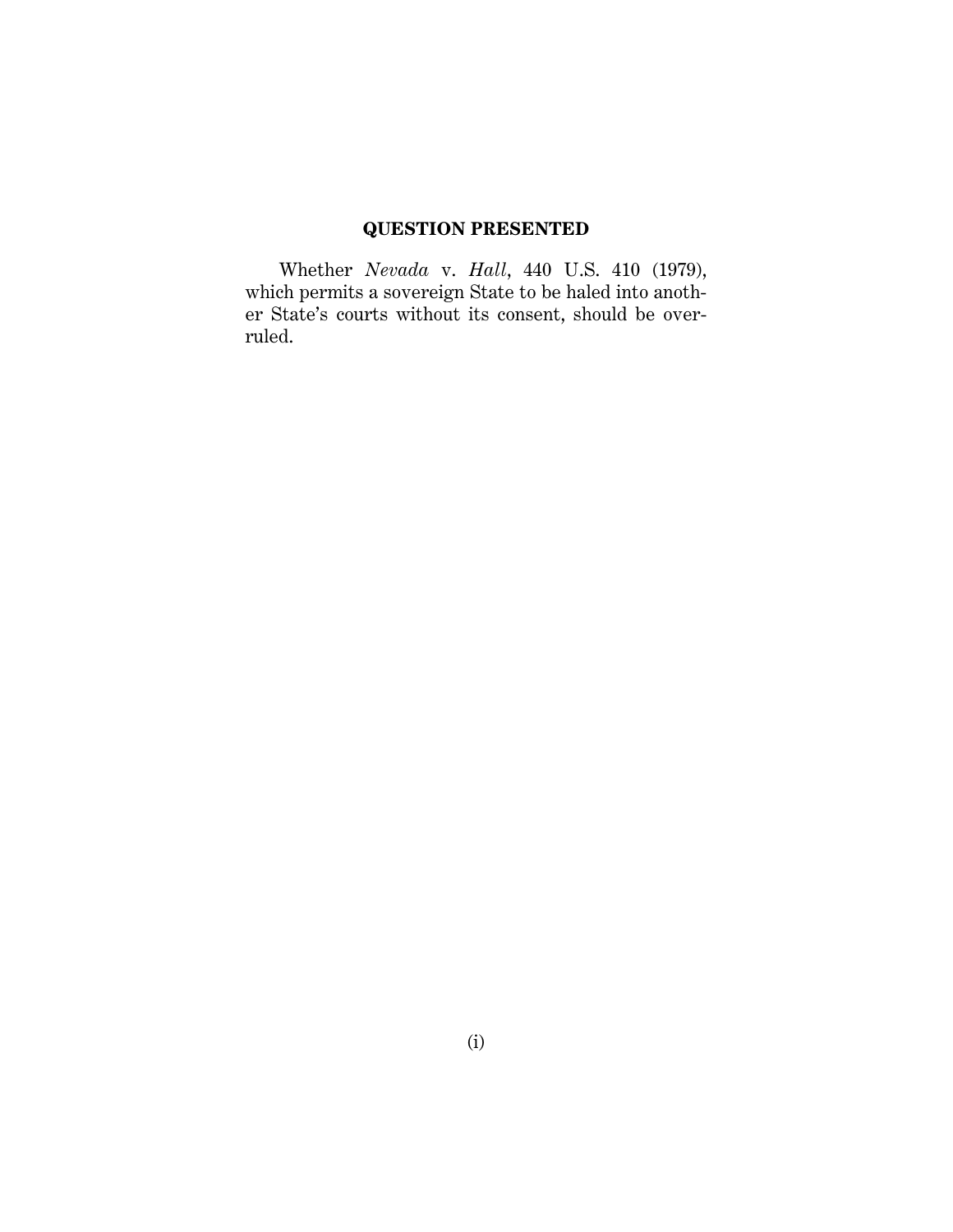## **TABLE OF CONTENTS**

| Page                                                                                                                      |
|---------------------------------------------------------------------------------------------------------------------------|
|                                                                                                                           |
|                                                                                                                           |
|                                                                                                                           |
|                                                                                                                           |
|                                                                                                                           |
| A.                                                                                                                        |
| Β.                                                                                                                        |
| $C_{\cdot}$                                                                                                               |
| $\label{eq:1} \text{Trial and Appendix 5}$<br>D.                                                                          |
| Е.                                                                                                                        |
| F.                                                                                                                        |
| REASONS FOR GRANTING THE PETITION  8                                                                                      |
| AS FOUR MEMBERS OF THIS COURT HAVE<br>I.<br>ALREADY AGREED, NEVADA V. HALL                                                |
| THIS CASE REMAINS AN IDEAL VEHICLE<br>II.                                                                                 |
|                                                                                                                           |
| APPENDIX A: Opinion of the Nevada Su-<br>preme Court, dated December 26, 2017 1a                                          |
| APPENDIX B: Opinion of the Nevada Su-<br>preme Court, dated September 14, 2017,<br>and withdrawn per order filed December |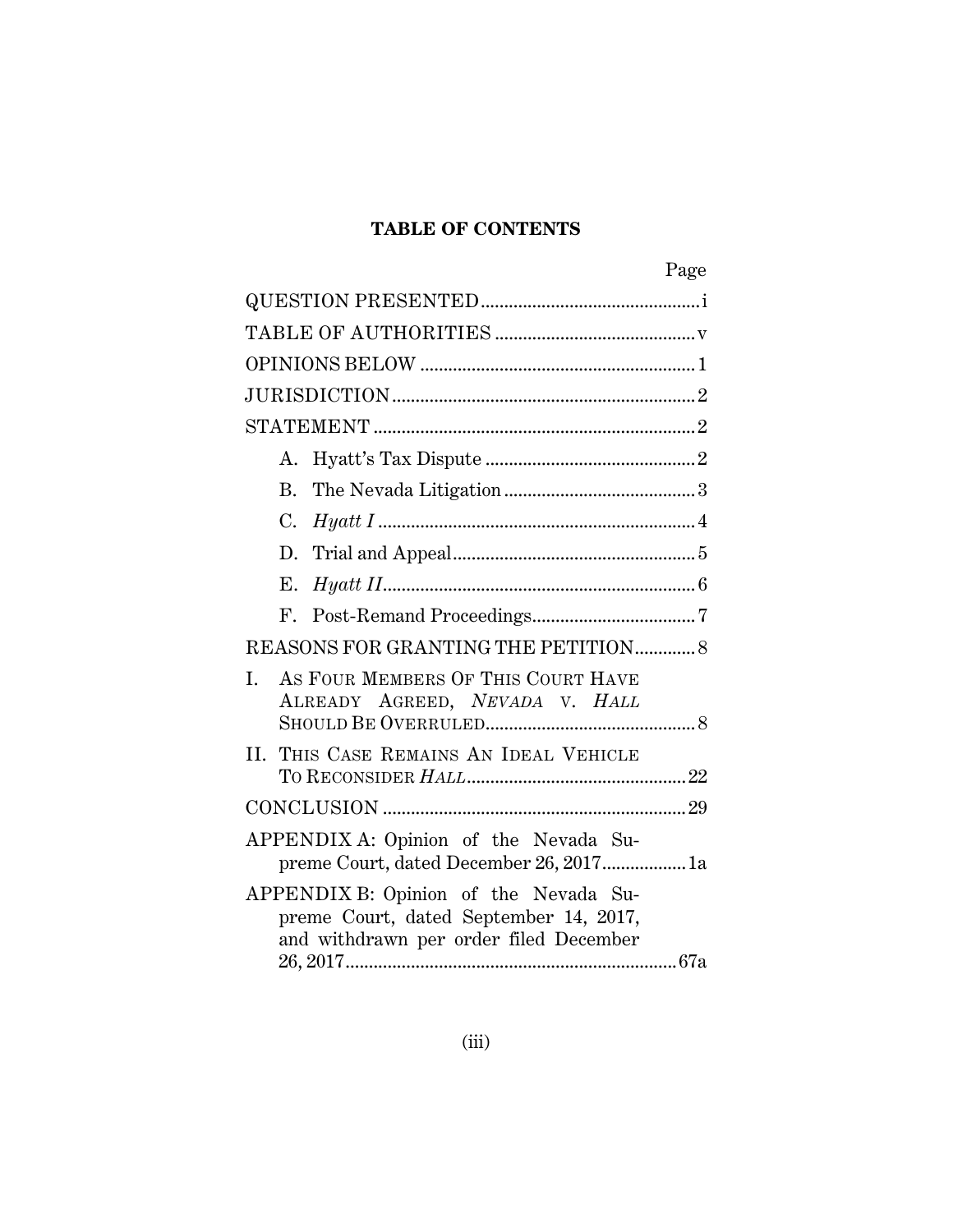# **TABLE OF CONTENTS—Continued**

| Page |
|------|
|------|

| APPENDIX C: Order of the Nevada District                                                                                                                                 |  |
|--------------------------------------------------------------------------------------------------------------------------------------------------------------------------|--|
| APPENDIX D: Order of the Nevada Supreme<br>Court granting petition for rehearing, dat-                                                                                   |  |
| APPENDIX E: Order of the Nevada Supreme<br>Court staying issuance of remittur, dated                                                                                     |  |
| APPENDIX F: Order of the Nevada Supreme<br>Court on rehearing in Franchise Tax<br>Board of California v. Eighth Judicial<br>District of Nevada (Nos. $35549 \& 36390$ ), |  |
| APPENDIX G: Order of the Nevada District                                                                                                                                 |  |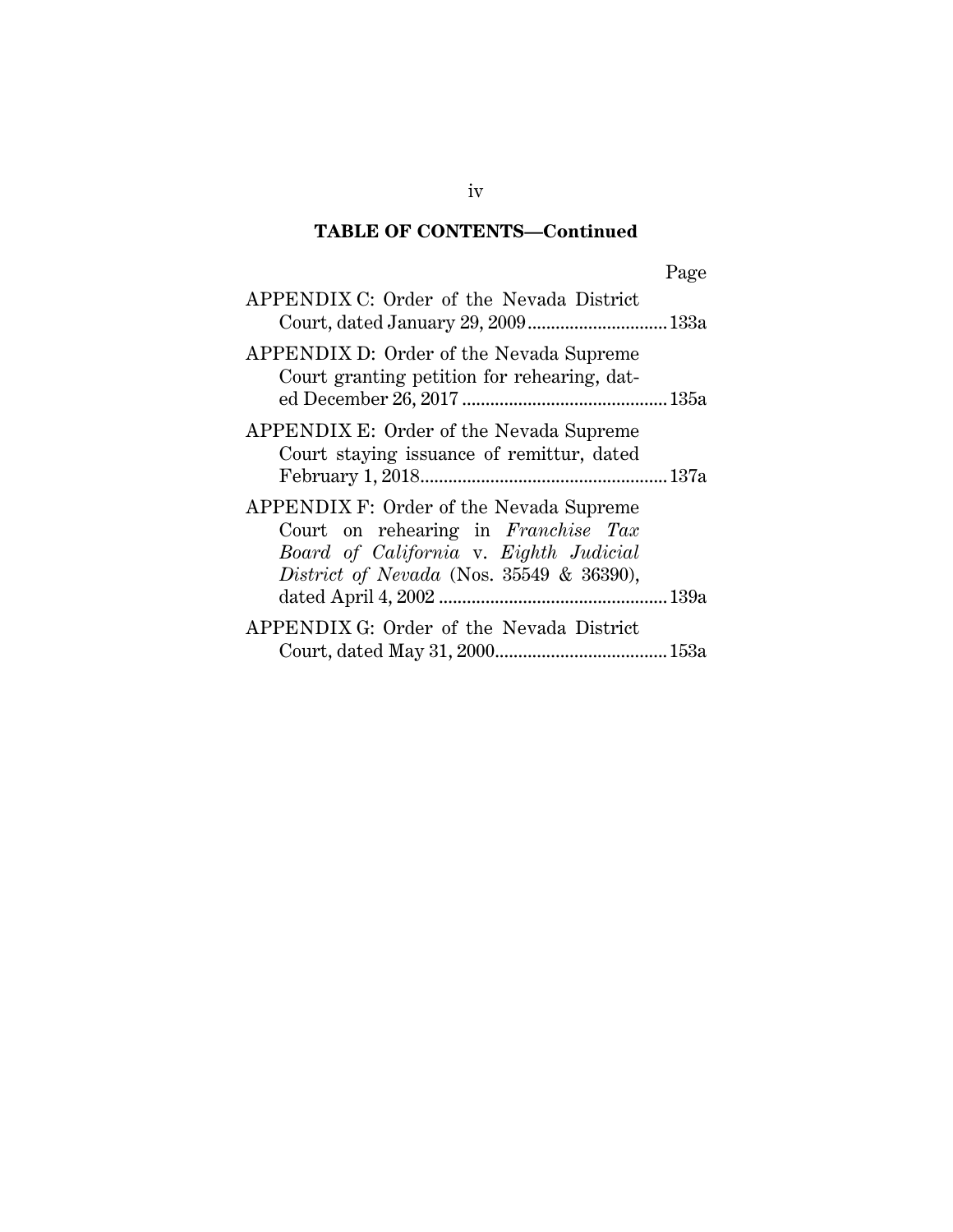# **TABLE OF AUTHORITIES**

# **CASES**

|                                                                                                    | Page(s) |
|----------------------------------------------------------------------------------------------------|---------|
| Agostini v. Felton, 521 U.S. 203 (1997)  19, 21, 26                                                |         |
| Alden v. Maine, 527 U.S. 706                                                                       |         |
| Allied-Signal, Inc. v. Director, Division of                                                       |         |
| American Canoe Ass'n v. Murphy Farms, Inc.,                                                        |         |
| Arizona v. California, 460 U.S. 605 (1983) 26                                                      |         |
| Arizona v. Gant, 556 U.S. 332 (2009) 19                                                            |         |
| Beers v. Arkansas, 61 U.S. (20 How.) 527 (1858) 14                                                 |         |
| Blatchford v. Native Village of Noatak,<br>$501 \, \mathrm{U.S.} \, 775 \, (1991) \, \mathrm{} \\$ |         |
|                                                                                                    |         |
| Chisholm v. Georgia, 2 U.S. (2 Dall.) 419 (1793) 10                                                |         |
| Christianson v. Colt Industries Operating                                                          |         |
| Citizens United v. FEC, 558 U.S. 310 (2010) 22                                                     |         |
| Cox Broadcasting Corp. v. Cohn, 420 U.S. 469                                                       |         |
| Cunningham v. Macon & Brunswick Railroad                                                           |         |
|                                                                                                    |         |
| Faulkner v. University of Tennesee, 627 So. 2d                                                     |         |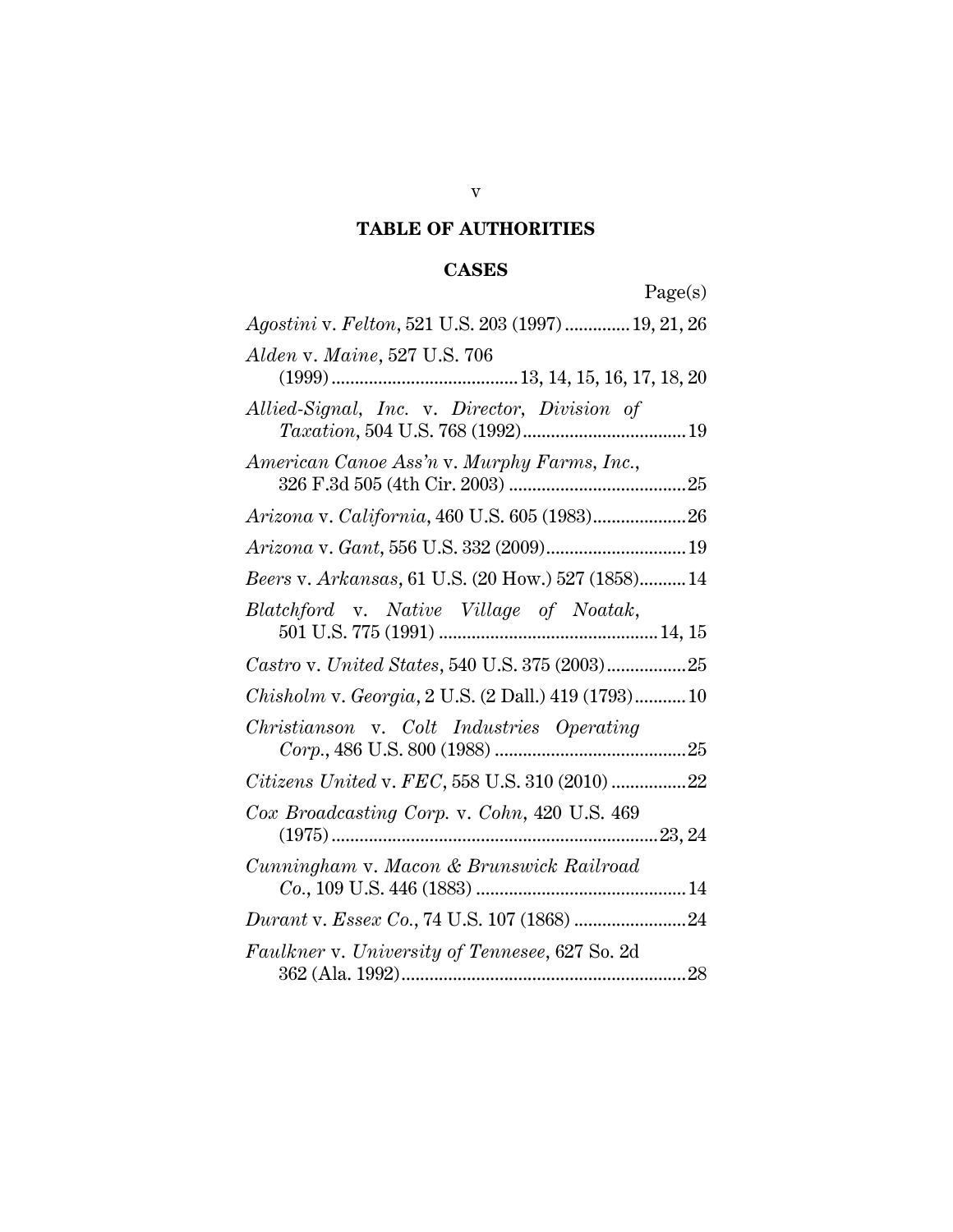| Federal Maritime Commission v. South<br>Carolina State Ports Authority, 535 U.S.            |
|---------------------------------------------------------------------------------------------|
| Franchise Tax Board of California v. Hyatt,                                                 |
| Franchise Tax Board of California v. Hyatt,                                                 |
| Franchise Tax Board of California v. Hyatt,                                                 |
| Garcia v. San Antonio Metropolitan Transit                                                  |
| Hall v. University of Nevada, 503 P.2d 1363                                                 |
| Hans v. Louisiana, 134 U.S. 1 (1890)  14, 15                                                |
| Head v. Platte County, 749 P.2d 6 (Kan. 1988)28                                             |
| Hohn v. United States, 524 U.S. 236 (1998)22                                                |
| Hyatt v. Yee, 871 F.3d 1067 (9th Cir. 2017) 3                                               |
| Idaho v. Coeur d'Alene Tribe of Idaho, 521 U.S.                                             |
|                                                                                             |
| Kiowa Tribe of Oklahoma v. Manufacturing<br>Technologies, Inc., 523 U.S. 751 (1998)  18, 20 |
| Lawrence v. Texas, 539 U.S. 558 (2003)  19                                                  |
| Messenger v. Anderson, 225 U.S. 436 (1912)25                                                |
| Michigan v. Bay Mills Indian Cmty., 134 S.                                                  |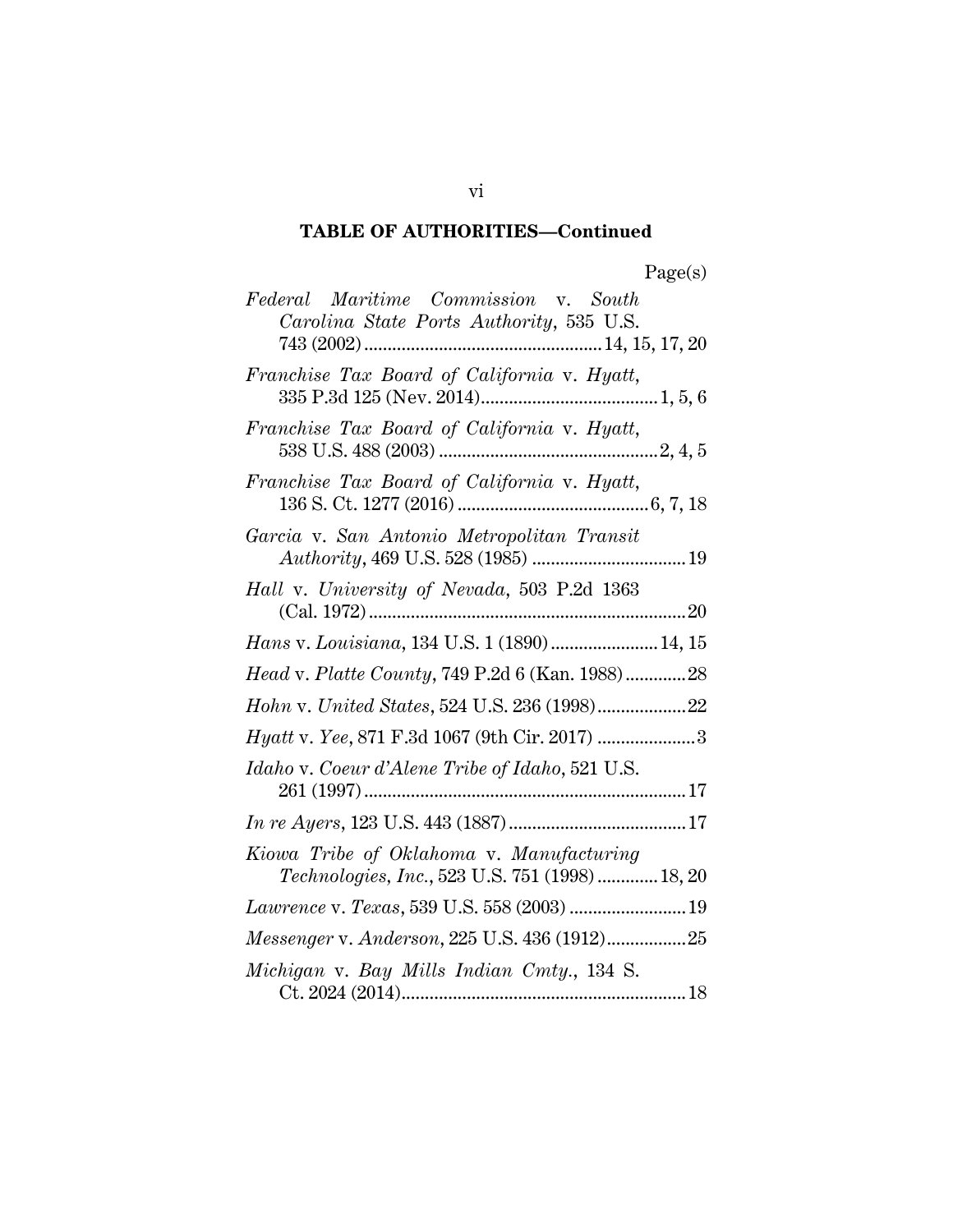| agets |
|-------|
|-------|

| Moitez v. The South Carolina, 17 F. Cas. 574                                                |
|---------------------------------------------------------------------------------------------|
| Monaco v. Mississippi, 292 U.S. 313 (1934)  15                                              |
| Montejo v. Louisiana, 556 U.S. 778 (2009)  21                                               |
| Nathan v. Virginia, 1 U.S. (1 Dall.) 77 (Pa. Ct.                                            |
|                                                                                             |
| Nevada v. Hall, 440 U.S. 410 (1979)  passim                                                 |
| Payne v. Tennessee, 501 U.S. 808 (1991) 19, 22                                              |
|                                                                                             |
| Pierce County v. Guillen, 537 U.S. 129 (2003)23                                             |
| Planned Parenthood of Southeastern<br>Pennsylvania v. Casey, 505 U.S. 833 (1992) 20         |
| Public Interest Research Group of New Jersey,<br>Inc. v. Magnesium Elektron, Inc., 123 F.3d |
| Puerto Rico Aqueduct & Sewer Authority v.<br>Metcalf & Eddy, Inc., 506 U.S. 139 (1993) 17   |
| Seminole Tribe of Florida v. Florida, 517 U.S.                                              |
|                                                                                             |
| Virginia Office for Protection & Advocacy v.                                                |
| Washington State Department of Social &<br>Health Services v. Guardianship Estate of        |

vii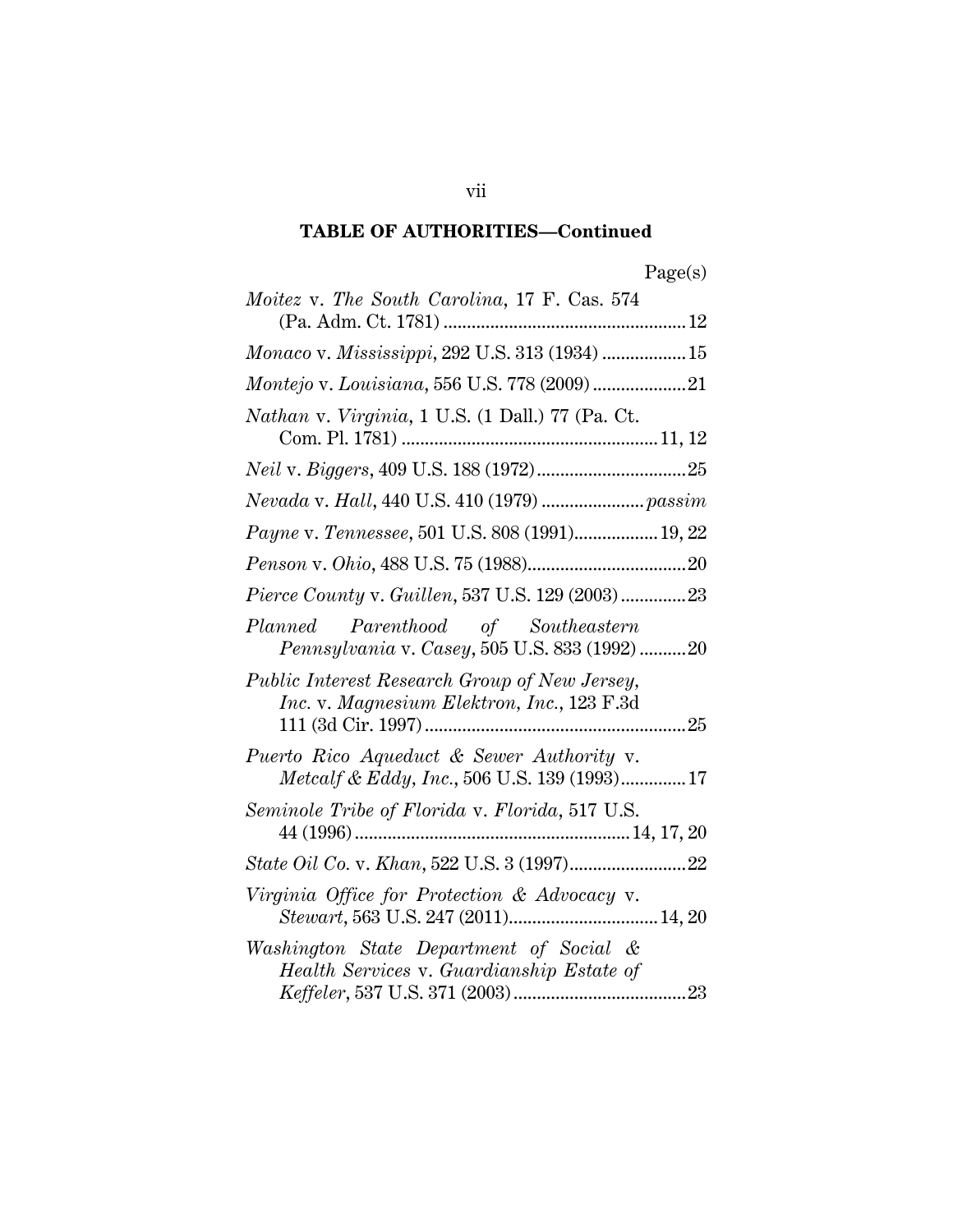| Page(s) |
|---------|
|---------|

| Western Union Telegraph Co. v. Pennsylvania, |
|----------------------------------------------|
|                                              |

## **DOCKETED CASES**

| City & County of San Francisco v. Nevada,<br>No. CGC-13-534108 (Cal. Super. Ct., San     |  |
|------------------------------------------------------------------------------------------|--|
| Crutchfield Corp. v. Harding, No. CL17001145-                                            |  |
| <i>Franchise Tax Board v. Hyatt</i> , No. 53264                                          |  |
| Nevada v. City & County of San Francisco,                                                |  |
|                                                                                          |  |
| Satcher v. California Tax Franchise Board,<br>No. 15-2-00390-1 (Wash. Super. Ct., Skagit |  |
|                                                                                          |  |

#### **CONSTITUTIONAL AND STATUTORY PROVISIONS**

| 28 U.S.C. |  |
|-----------|--|
|           |  |
|           |  |
|           |  |
|           |  |

viii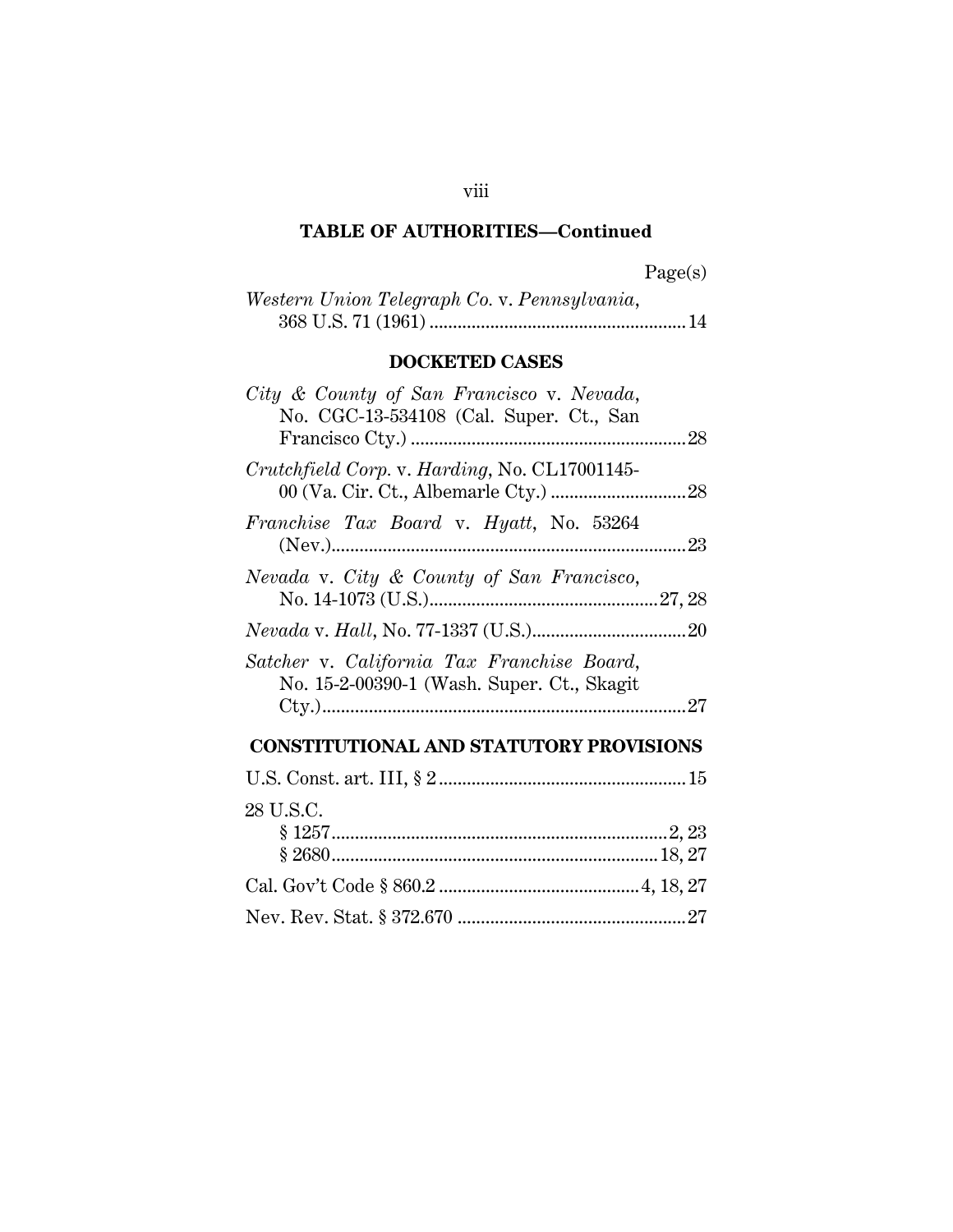Page(s)

## **OTHER AUTHORITIES**

| Federalist No. 81 (Alexander Hamilton)                                                                                                                                   |
|--------------------------------------------------------------------------------------------------------------------------------------------------------------------------|
| Grant, David M., Moving from Gold to Silver:<br>Becoming a Nevada Resident 23 Nev.<br>Lawyer 22 (Jan. 2015), https://www.nvbar<br>.org/wp-content/uploads/NevLawyer_Jan_ |
| Smith, Peter J., States as Nations: Dignity in<br>Cross-Doctrinal Perspective, 89 Va. L.                                                                                 |
| 1 Warren, Charles, The Supreme Court in                                                                                                                                  |
| Woolhandler, Ann, Interstate Sovereign                                                                                                                                   |
| 18B Wright, Charles Alan, et al., Federal                                                                                                                                |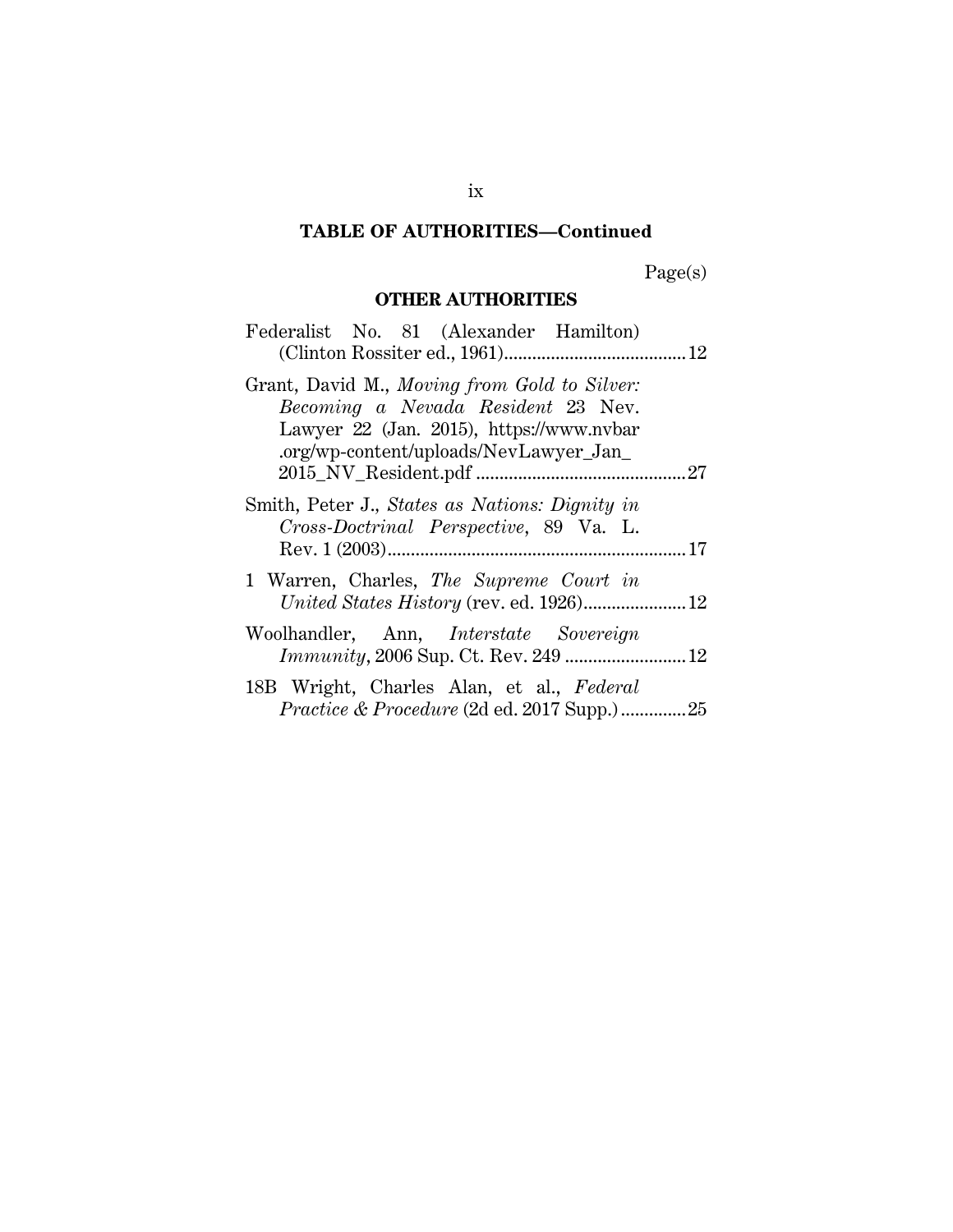# **IN THE** Supreme Court of the United States

## No. 17-

FRANCHISE TAX BOARD OF THE STATE OF CALIFORNIA, *Petitioner*,

*v.* 

GILBERT P. HYATT,

*Respondent.* 

### ON PETITION FOR A WRIT OF CERTIORARI TO THE SUPREME COURT OF NEVADA

## **PETITION FOR A WRIT OF CERTIORARI**

The Franchise Tax Board of the State of California (FTB) respectfully petitions for a writ of certiorari to review the judgment of the Supreme Court of Nevada in this case.

#### **OPINIONS BELOW**

The opinion of the Supreme Court of Nevada (App. 1a-66a) is reported at 407 P.3d 717. An earlier version of that opinion (App. 67a-131a), which was withdrawn on rehearing, was reported at 401 P.3d 1110. The order of the Nevada Supreme Court granting the petition for rehearing (App. 135a-136a) is unreported. The relevant orders of the Nevada District Court (App. 133a-134a, 153a-154a) are unreported. A prior decision of the Nevada Supreme Court is reported at 335 P.3d 125. Another prior decision of the Nevada Supreme Court (App.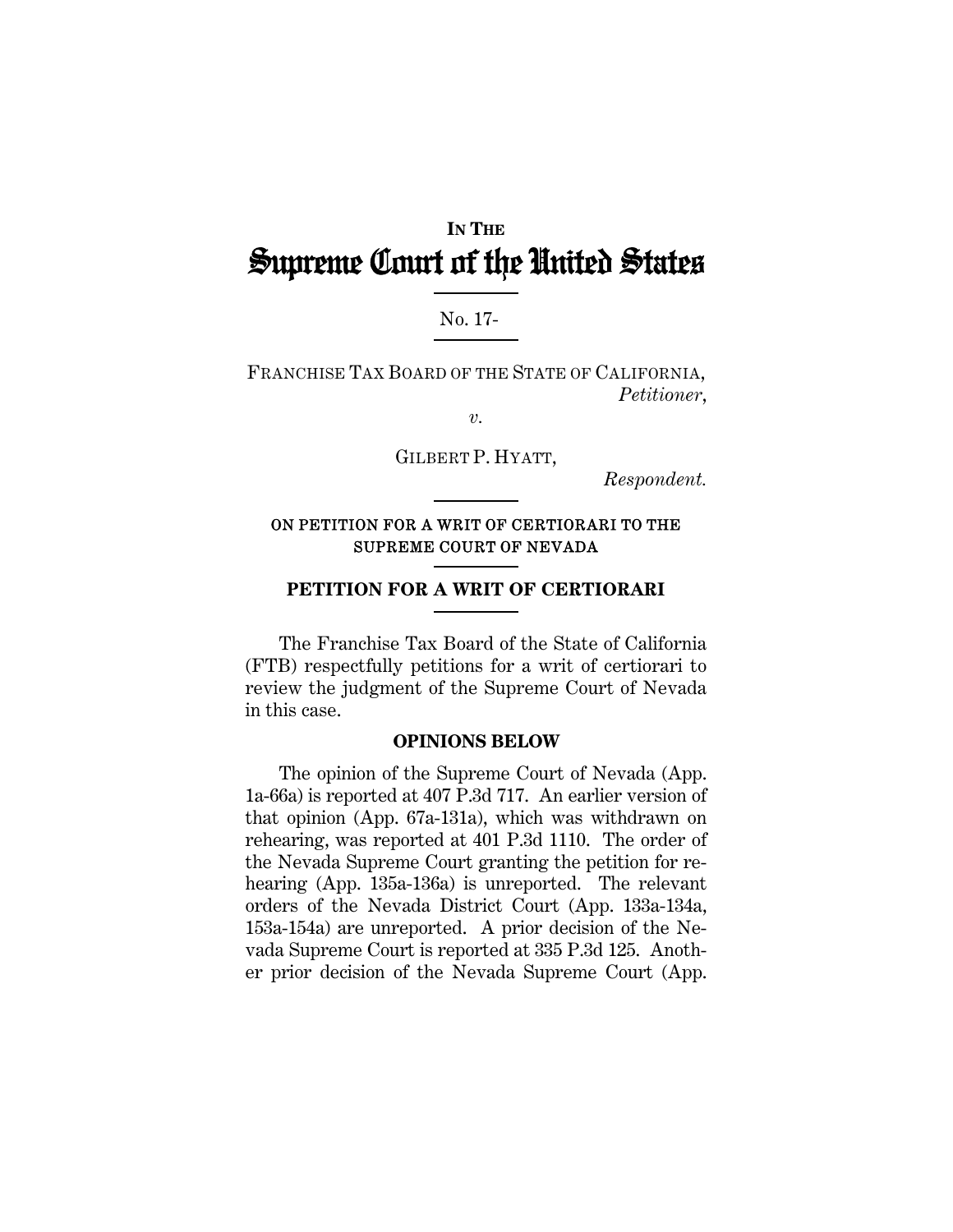139a-152a) is unreported but is noted at 106 P.3d 1220 (Table).

#### **JURISDICTION**

The Supreme Court of Nevada entered judgment on rehearing on December 26, 2017. App. 1a. This Court has jurisdiction under 28 U.S.C. § 1257.

#### **STATEMENT**

#### **A. Hyatt's Tax Dispute**

Respondent Gilbert Hyatt is a former 23-year resident of California who earned hundreds of millions of dollars in licensing fees on technology patents he once owned and developed in California. App. 5a; *Franchise Tax Bd. of Cal.* v. *Hyatt* (*Hyatt I*), 538 U.S. 488, 490-491 (2003). In 1992, Hyatt filed a California tax return stating that he had ceased to be a California resident, and had become a Nevada resident, on October 1, 1991. *Hyatt I*, 538 U.S. at 490.

The Franchise Tax Board—the agency responsible for collecting personal income tax in California became aware of circumstances suggesting that Hyatt had not actually moved to Nevada in October 1991, as he claimed. App. 5a. Accordingly, the FTB commenced an audit of Hyatt's 1991 return. *Id.* The audit concluded that Hyatt did not move to Nevada until April 1992, and that he had remained a California resident until that time. App. 7a. The FTB accordingly determined that Hyatt owed approximately \$1.8 million in unpaid California income taxes for 1991, plus penalties and interest. *Id.* Because it determined that Hyatt had resided in California for part of 1992 yet paid no California taxes, the FTB also opened an audit for that year, which concluded that Hyatt owed an additional \$6 mil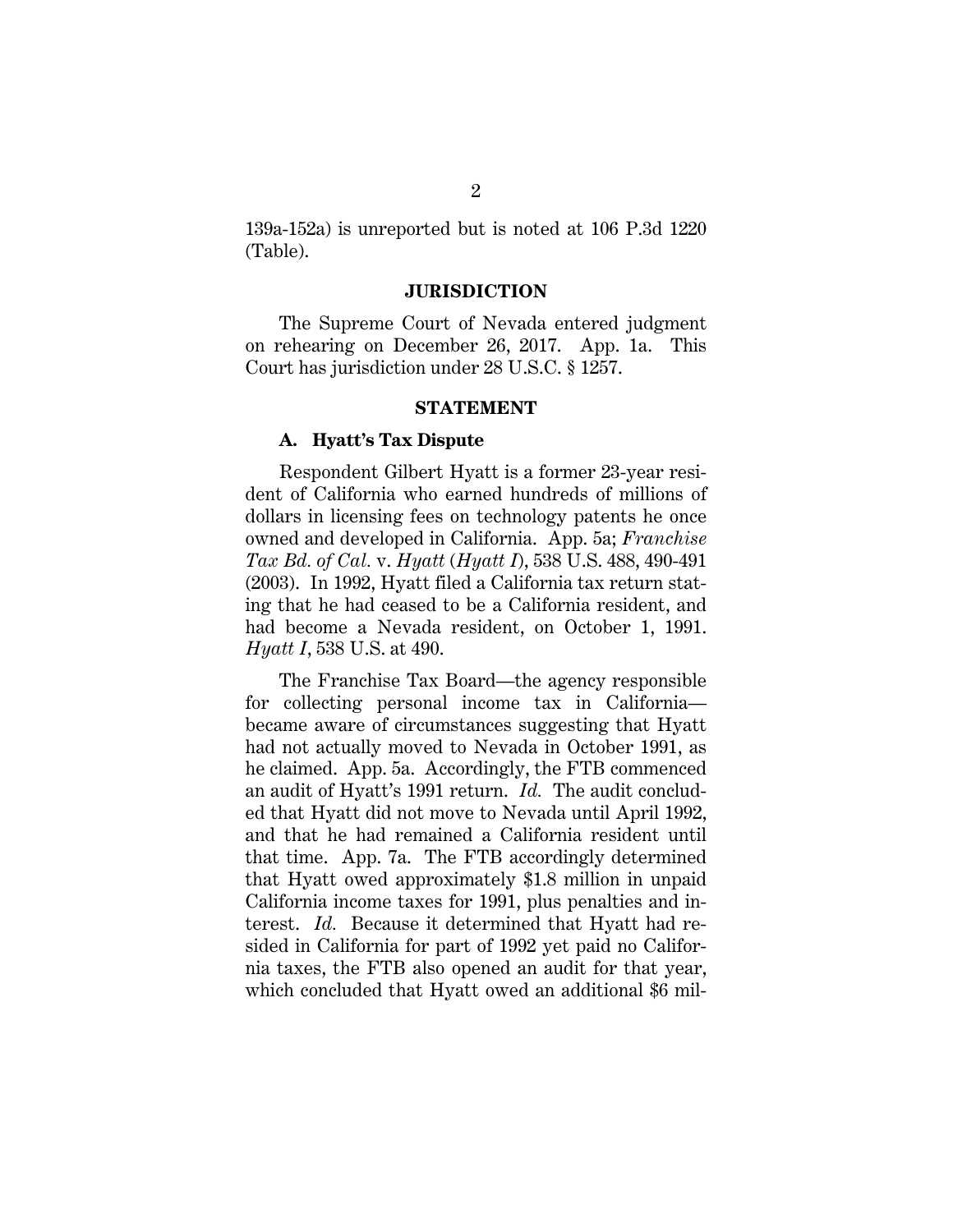lion in taxes and interest, plus further penalties. App. 7a-8a.

Disputes between Hyatt and the FTB over the validity of those audit determinations have consumed two decades. The California State Board of Equalization, which hears appeals from the FTB's determinations, denied Hyatt's appeal as to the issues of Californiasourced income and interest abatement, affirming the FTB's assessment of taxes for the 1991 tax year, and sustained Hyatt's appeals as to tax fraud and as to California residency for 1992. Administrative proceedings in California are ongoing. The Court of Appeals for the Ninth Circuit also recently affirmed the dismissal of another lawsuit that Hyatt brought against the members of the FTB and Board of Equalization, which sought to enjoin further administrative proceedings. *Hyatt* v. *Yee*, 871 F.3d 1067 (9th Cir. 2017).

#### **B. The Nevada Litigation**

In January 1998, as California's administrative review of the FTB's deficiency assessment was just beginning, Hyatt brought this suit against the FTB in Nevada state court. He alleged that the FTB had committed several torts in the course of auditing his tax returns—negligent misrepresentation, intentional infliction of emotional distress, fraud, invasion of privacy, abuse of process, and breach of a confidential relationship. App. 8a. He sought compensatory and punitive damages, as well as a declaratory judgment that he resided in Nevada during the periods relevant to the FTB's audits. *Id.*

The FTB moved for summary judgment, arguing that it was entitled to immunity from suit in Nevada, as it would be in California. App. 142a. Under California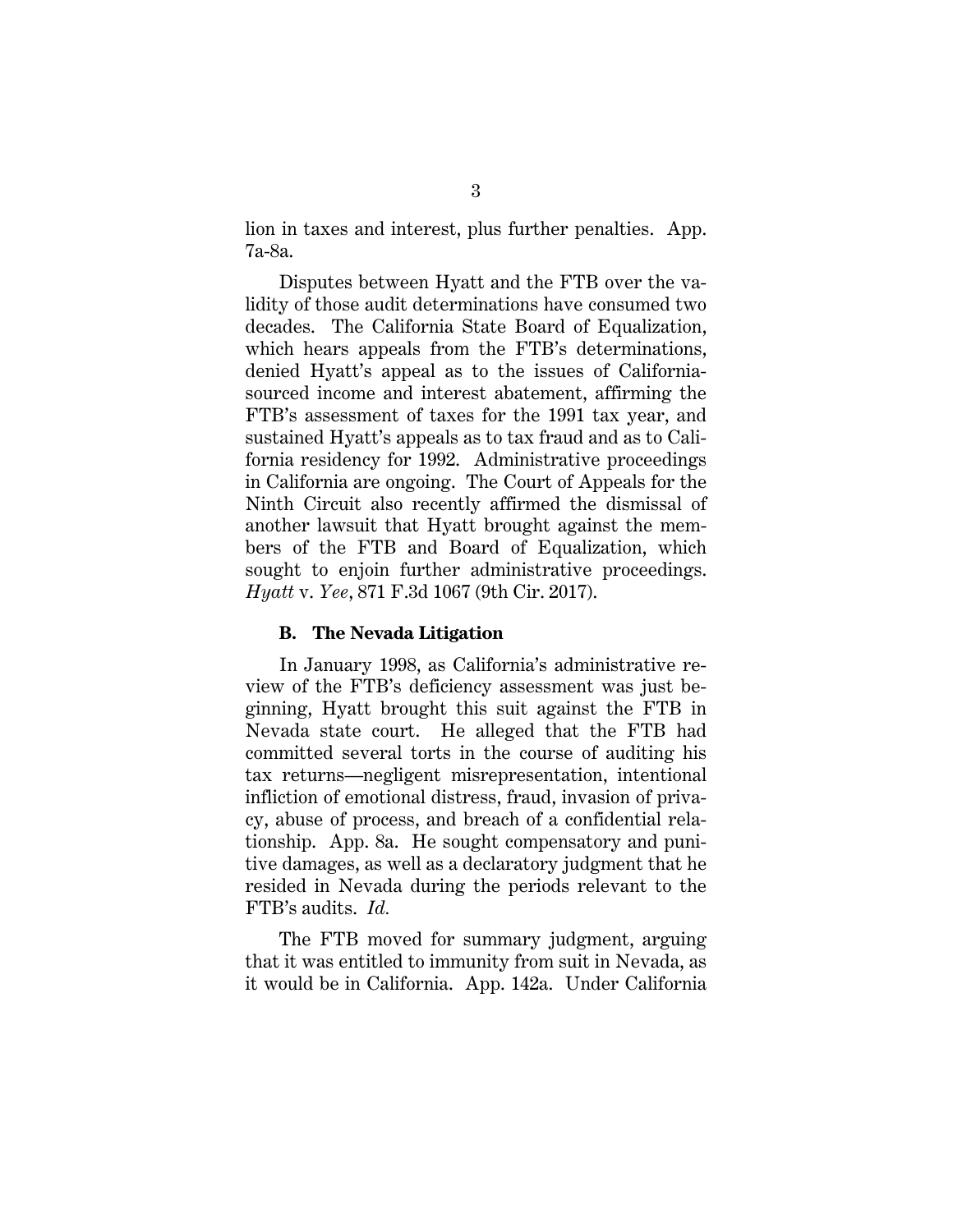law, no public entity may be held liable for "instituting any judicial or administrative proceeding or action for or incidental to the assessment or collection of a tax," or for any "act or omission in the interpretation or application of any law relating to a tax." Cal. Gov't Code § 860.2. The FTB argued that the Full Faith and Credit Clause, together with principles of sovereign immunity and comity, required the Nevada courts to grant the FTB the same immunity. *Hyatt I*, 538 U.S. at 491-492.

The trial court denied that motion, and the FTB petitioned the Nevada Supreme Court for a writ of mandamus, arguing that the FTB was immune from suit in the Nevada courts. *Hyatt I*, 538 U.S. at 492. The Nevada Supreme Court rejected the FTB's claim of complete immunity, noting that in *Nevada* v. *Hall*, 440 U.S. 410 (1979), this Court held that the Constitution does not grant the States sovereign immunity from suit in the courts of other States. App. 144a & n.12. The court then ruled that the "FTB should be granted partial immunity equal to the immunity a Nevada government agency would receive," which meant immunity for negligence-based torts but not for intentional torts. App. 10a. The Nevada Supreme Court therefore allowed Hyatt's intentional tort claims to proceed.

### **C. Hyatt I**

The FTB petitioned for certiorari, arguing that the Full Faith and Credit Clause required Nevada courts to afford it the same immunity that the FTB would receive in California courts. This Court granted certiorari and affirmed, holding that the Full Faith and Credit Clause did not require Nevada to grant the FTB the full immunity that it would have under California law. *Hyatt I*, 538 U.S. at 496.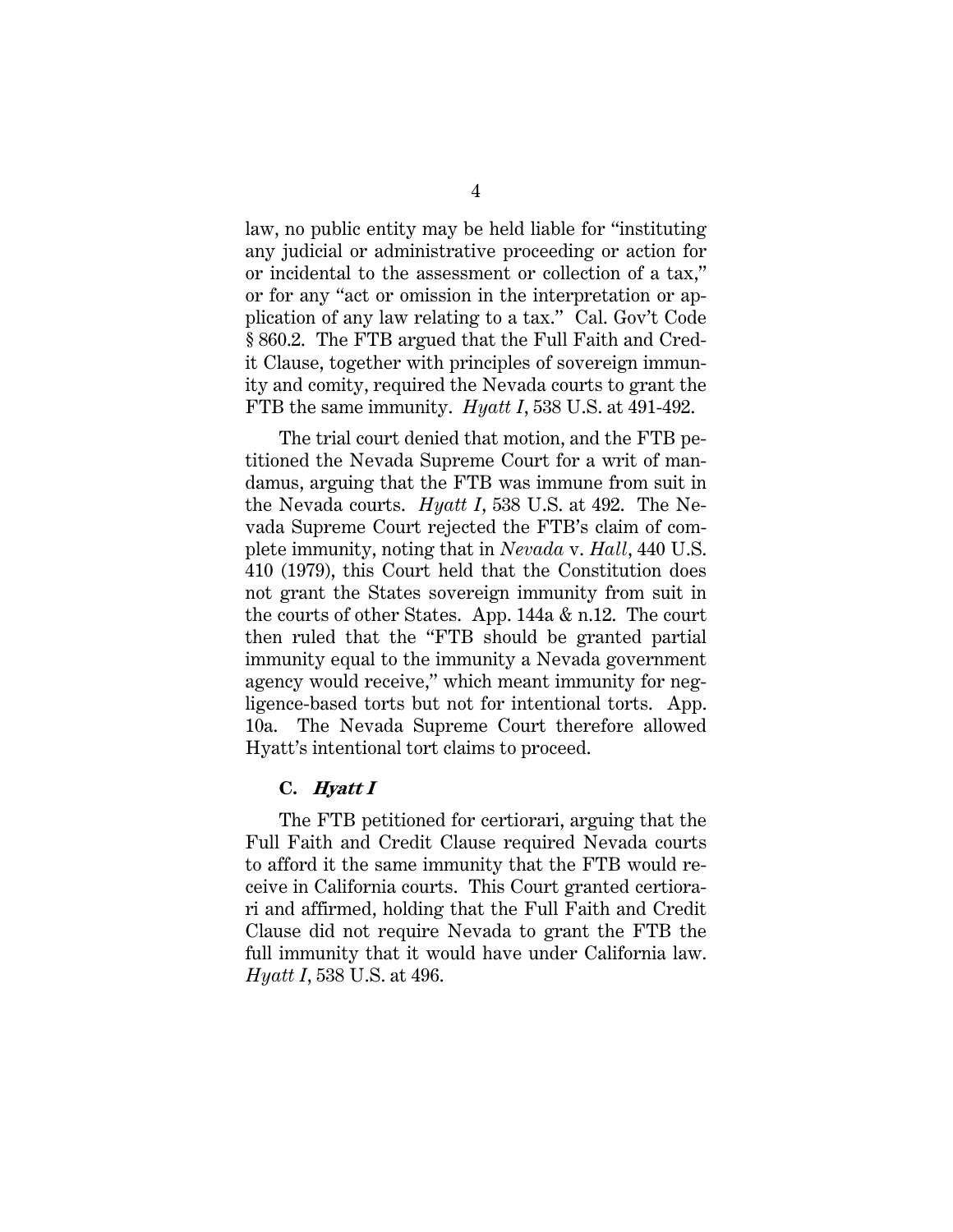The Court also noted that in *Nevada* v. *Hall*, it had held that "the Constitution does not confer sovereign immunity on States in the courts of sister States." 538 U.S. at 497. Nineteen States and Puerto Rico filed an amicus brief in *Hyatt I*, urging the Court to overrule *Hall* as inconsistent with its other decisions on state sovereign immunity. States Amici Br. 17, No. 02-42 (U.S. Dec. 9, 2002). But because the FTB had not asked for *Hall* to be overruled, the Court declined to consider whether to do so. *Hyatt I*, 538 U.S. at 497.<sup>1</sup>

#### **D. Trial and Appeal**

I

After this Court's decision in *Hyatt I*, the parties engaged in extensive discovery and pretrial proceedings in state court. Finally, in 2008—more than ten years after Hyatt filed suit—the case proceeded to a jury trial that lasted approximately four months. App. 11a. The Nevada jury found for Hyatt on all claims that were tried and awarded him more than \$1 million on his fraud claim, \$52 million for invasion of privacy, \$85 million for emotional distress, and \$250 million in punitive damages. *Id.* The trial court added more than \$2.5 million in costs and \$102 million in prejudgment interest, for a total judgment exceeding \$490 million. App. 11a-12a.

<sup>&</sup>lt;sup>1</sup> The Court's decision in *Hall*, which involved a traffic accident, left open the possibility that a different result might obtain in a case where one State's exercise of jurisdiction over another State would "interfere with [the defendant State's] capacity to fulfill its own sovereign responsibilities." 440 U.S. at 424 n.24. In *Hyatt I*, the Court declined to adopt this suggestion in *Hall*, and in ruling against the FTB, refused to distinguish among state interests in determining whether one State could subject another State to suit in its courts. *See* 538 U.S. at 497-499 (discussing Full Faith and Credit Clause).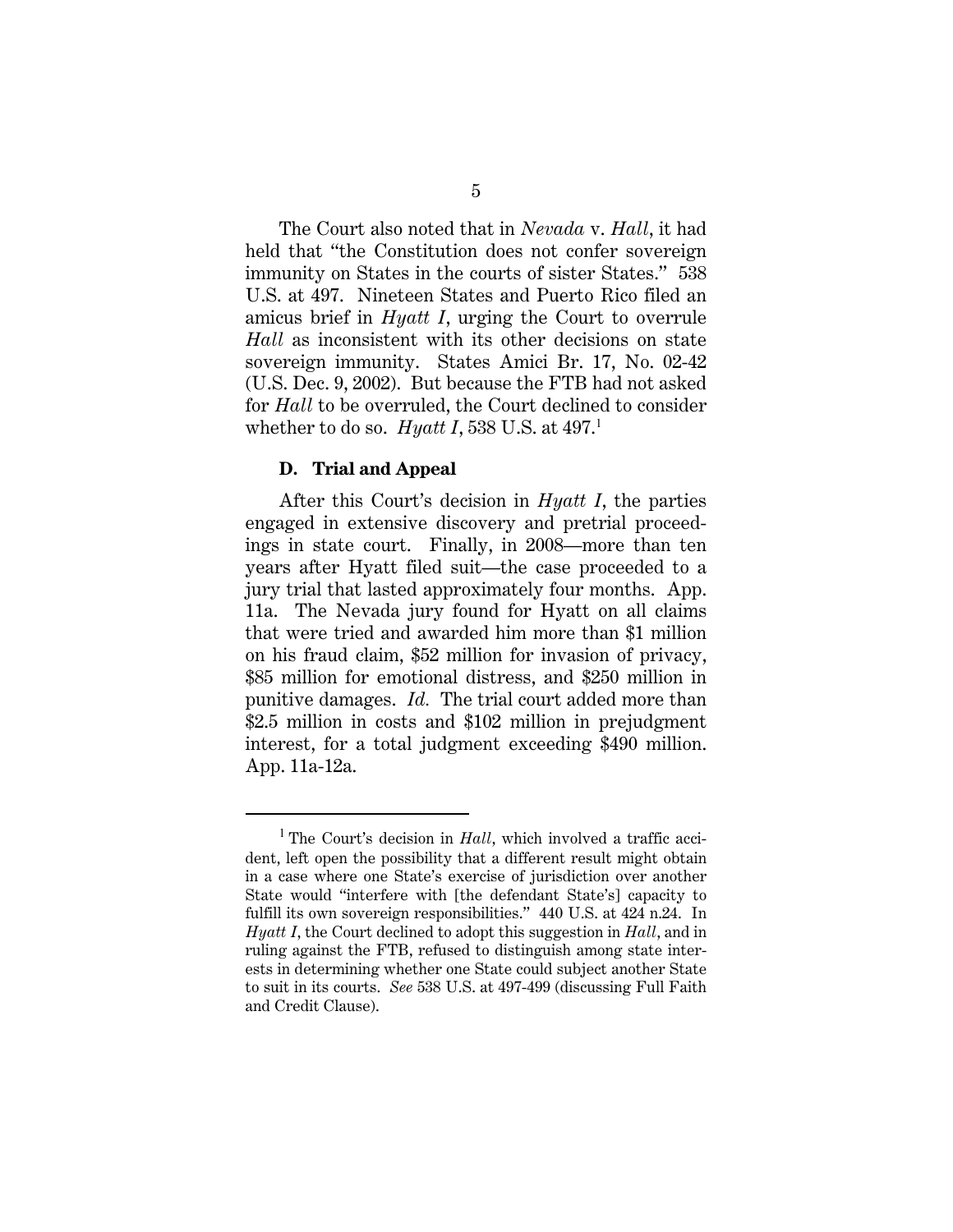The Nevada Supreme Court affirmed in part and reversed in part. *Franchise Tax Bd. of Cal.* v. *Hyatt*, 335 P.3d 125 (Nev. 2014). The court held that Hyatt's claims for invasion of privacy, abuse of process, and breach of a confidential relationship failed as a matter of law, but affirmed the FTB's liability for fraud and intentional infliction of emotional distress. *Id.* at 130- 131. The court also rejected the FTB's argument that it was entitled to the same \$50,000 statutory damages cap that Nevada courts apply to Nevada governmental entities, and thus affirmed the fraud damages that the jury had awarded. *Id.* at 145-147. Because of several evidentiary errors committed by the trial court, the court remanded for a new trial on the amount of emotional distress damages. *Id.* at 149-153. The court rejected the FTB's contention that it was entitled to the same immunity or protections as a Nevada agency. *Id.*  at 145-147. The court did, however, conclude that as a matter of comity the FTB was immune from punitive damages (as Nevada agencies would be). *Id.* at 154.

### **E. Hyatt II**

This Court again granted certiorari, agreeing to consider two questions: whether the Nevada Supreme Court erred by failing to apply to the FTB the statutory immunities available to Nevada agencies, and whether *Nevada* v. *Hall* should be overruled. *Franchise Tax Bd. of Cal.* v. *Hyatt* (*Hyatt II*), 136 S. Ct. 1277, 1280 (2016). Several States filed amicus briefs at both the petition stage and merits stage in support of overruling *Nevada* v. *Hall*.

The Court divided equally on whether *Hall* should be overruled. *Hyatt II*, 136 S. Ct. at 1279. On the second question, the Court held that the Full Faith and Credit Clause does not "permit[] Nevada to award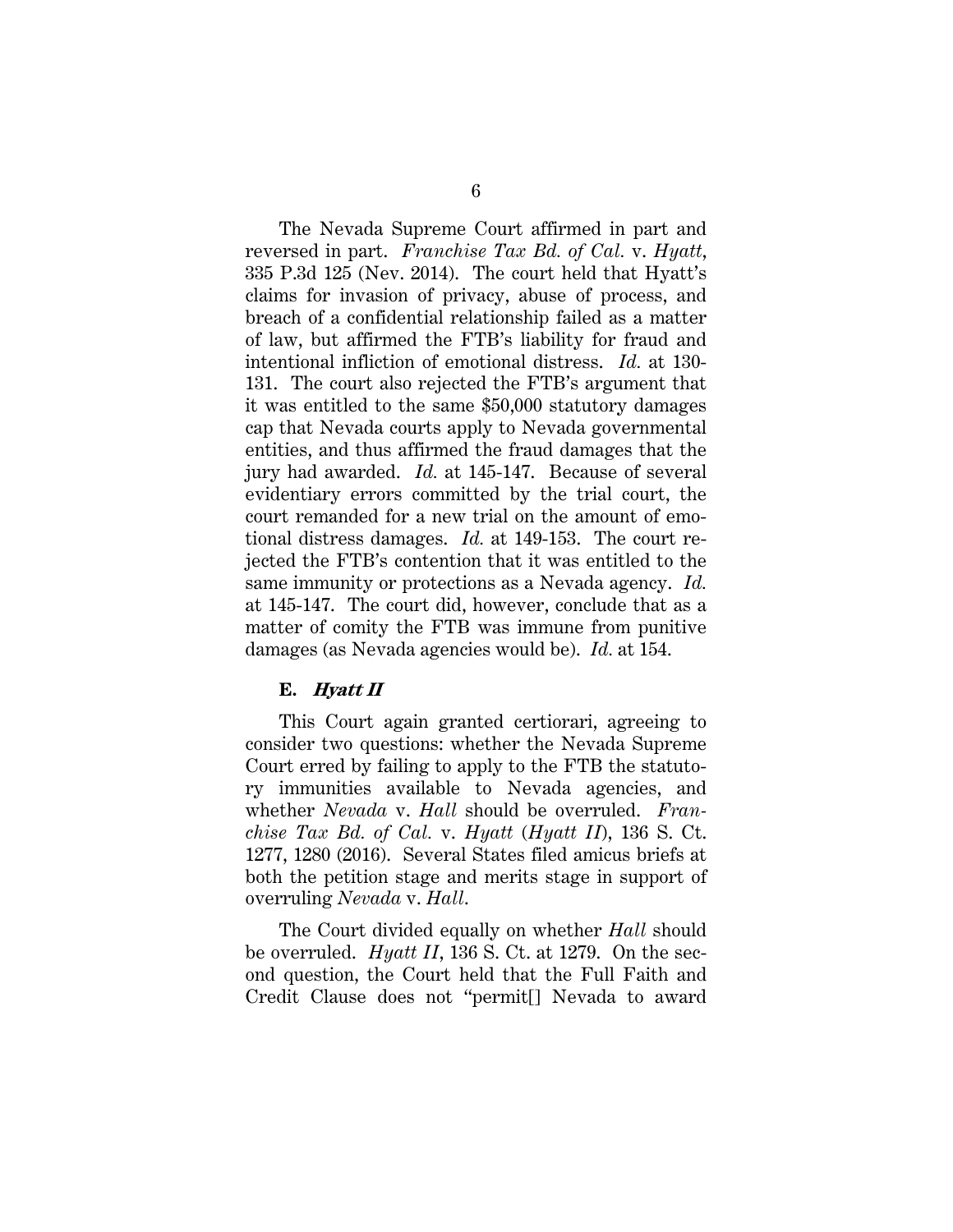damages against California agencies under Nevada law that are greater than it could award against Nevada agencies in similar circumstances." *Id.* at 1281. "In light of the 'constitutional equality' among the States," the Court explained, "Nevada has not offered 'sufficient policy considerations' to justify the application of a special rule of Nevada law that discriminates against its sister States." *Id.* at 1282.

#### **F. Post-Remand Proceedings**

On remand from this Court, and after supplemental briefing in which the FTB raised concerns about continuing hostile and discriminatory treatment, the Nevada Supreme Court issued a new opinion. It held that the FTB is entitled to the benefit of Nevada's statutory damages cap. App. 70a. The court therefore instructed the trial court to enter a damages award for fraud within the cap of \$50,000. App. 107a. In an about-face, the court then held that a new trial was unnecessary on Hyatt's intentional infliction of emotional distress claim because the evidence at trial supported a damages award on that claim at the \$50,000 cap. App. 121a-122a. The court thus denied the FTB a jury trial on emotional distress damages by deeming evidence it previously determined to be prejudicial as "harmless." *Id.* The court also remanded for consideration of costs and attorneys' fees. App. 124a. The court subsequently issued a new opinion on rehearing, reaffirming those holdings, App. 4a, 41a, 56a, 59a, and clarifying that the statutory damages cap covers prejudgment interest, App. 3a n.1, 41a.

As a result of the Nevada Supreme Court's judgment, nothing remains for the trial court to do except enter judgment against the FTB, determine which par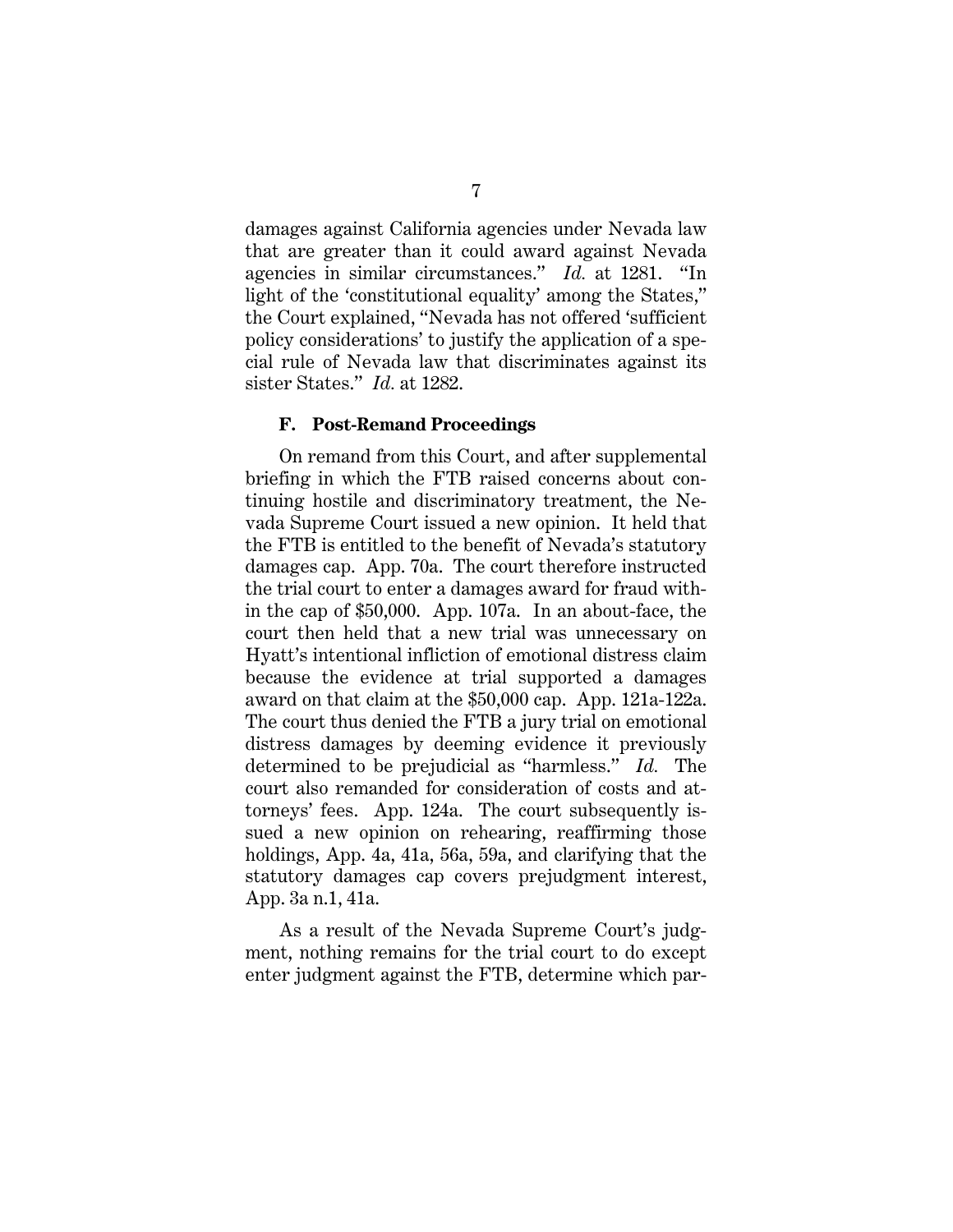ty, if any, is the prevailing party, and entertain any requests for costs and attorney's fees. App. 65a-66a.

#### **REASONS FOR GRANTING THE PETITION**

This petition presents the Court with the opportunity to answer the question that it agreed to decide in *Hyatt II*: whether *Nevada* v. *Hall*, 440 U.S. 410 (1979), should be overruled. *Hall* was wrong when it was decided and has become only more clearly wrong in the intervening years. As four Justices have already recognized, *Hall* cannot be squared with the Nation's constitutional structure. This Court should therefore grant certiorari and hold that, under our federal system, an agency of one State may not (absent its consent) be sued in the courts of another State.

#### **I. AS FOUR MEMBERS OF THIS COURT HAVE ALREADY AGREED, <sup>N</sup>EVADA V. <sup>H</sup>ALL SHOULD BE OVERRULED**

*Hall* conflicts with the Founding-era understanding of state sovereign immunity and with numerous better reasoned precedents of this Court, which have recognized that the principle of state sovereign immunity is inherent in the federal structure of the Union and is intended to protect the dignity interests of the States and the right of the people of the several States to govern themselves. There are no compelling reasons to preserve *Hall* in the name of stare decisis. It should therefore be overruled.

1.a. In *Hall*, California residents injured in an automobile accident with a University of Nevada employee filed suit in California against the State of Nevada. 440 U.S. at 411-412. A California jury found the state employee negligent and awarded more than \$1,000,000 in damages. *Id.* at 413. This Court granted certiorari and held that constitutional principles of sovereign immunity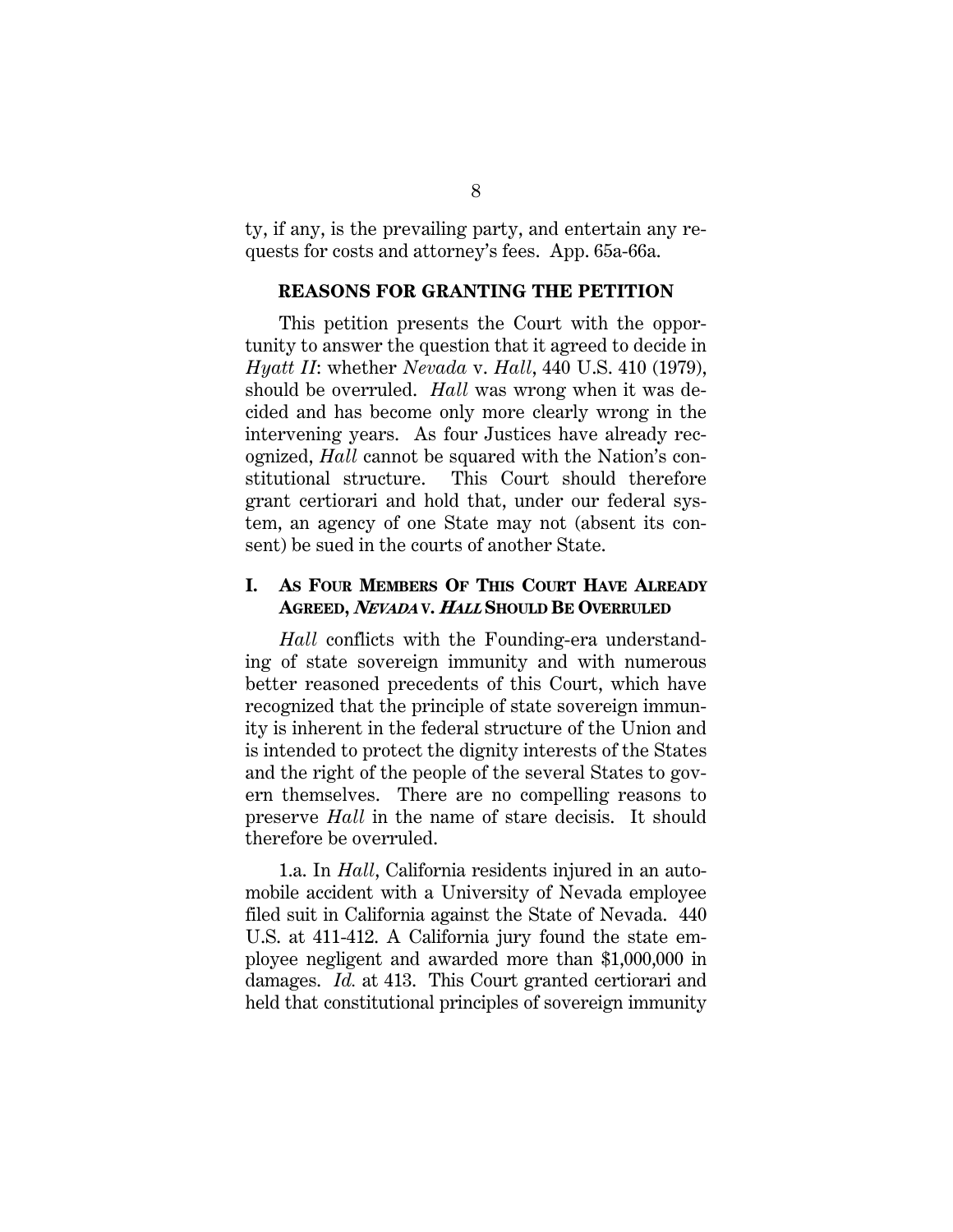do not preclude one State from being haled into the courts of another State against its will. *See id.* at 426- 427.

In so holding, the Court acknowledged that sovereign immunity "[u]nquestionably … was a matter of importance in the early days of independence." *Hall*, 440 U.S. at 418. The Court recognized that, at the Framing, one State would have possessed sovereign immunity in the courts of another. *Id.* at 417. And it observed that the debates over ratification of the Constitution, and later decisions of this Court, reflected "widespread acceptance of the view that a sovereign state is never amenable to suit without its consent." *Id.*  at 419-420 & n.20.

The Court nonetheless dismissed this "widespread" Framing-era view as irrelevant to the constitutional question whether States are immune from suit in the courts of their fellow sovereigns. The Court recognized that, at the time of the Framing, the States were "vitally interested" in whether they could be subjected to suit in the *federal* courts authorized by the Constitution. *Hall*, 440 U.S. at 418. But, the Court stated, it did not follow that the Framers intended to enshrine any principle of interstate sovereign immunity in the Constitution—perhaps because the notion of one State being sued in the courts of another was too outlandish to contemplate. The Court reasoned that, since the "need for constitutional protection against" the "contingency" of a state defendant being sued in a court of a sister State was "not discussed" during the constitutional debates, it "was apparently not a matter of concern when the new Constitution was being drafted and ratified." *Id.* at 418-419.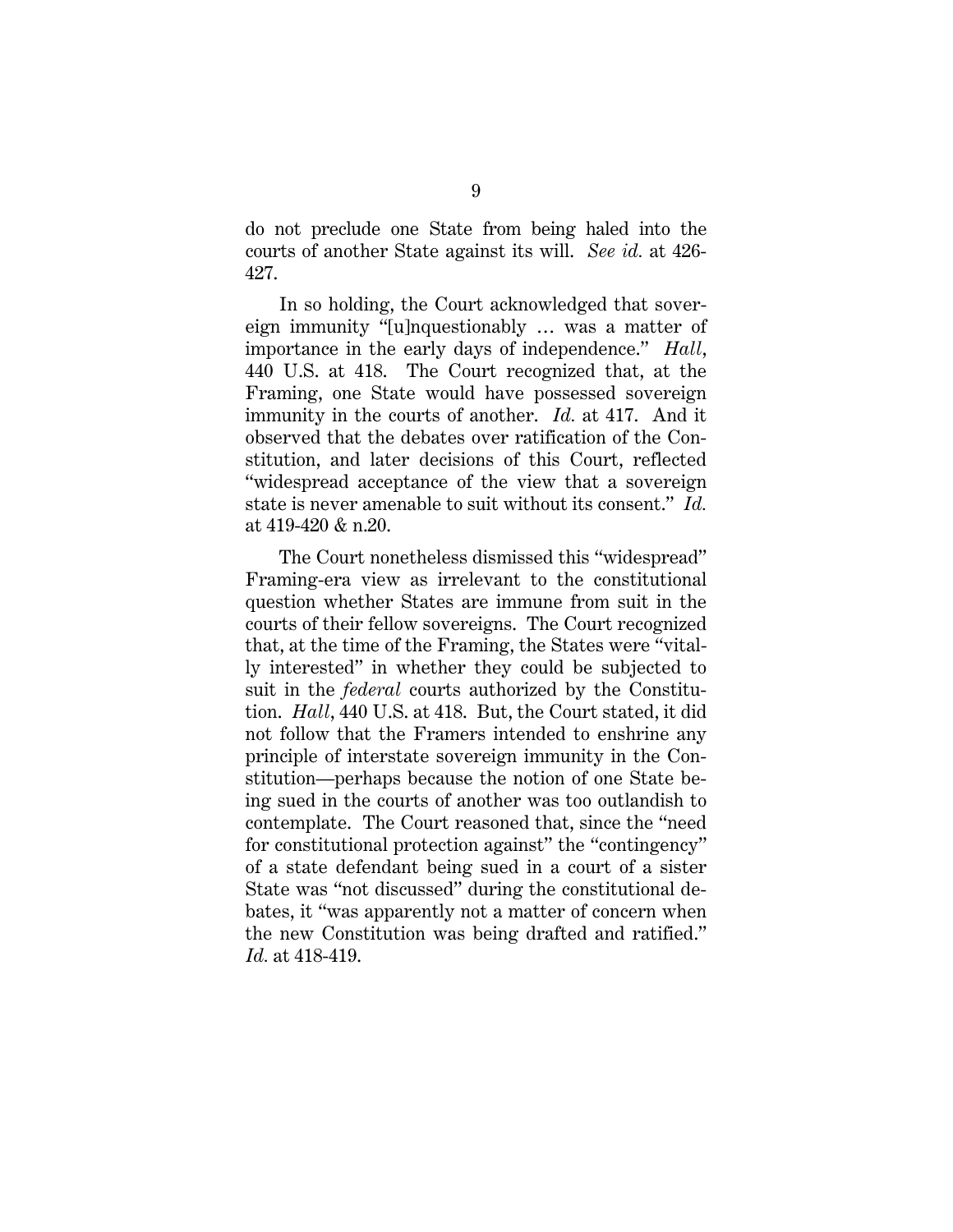The Court then ruled that nothing in the Constitution provides "any basis, explicit or implicit," for affording sovereign immunity to a State haled into another State's courts against its will. *Hall*, 440 U.S. at 421. The Court refused to "infer[] from the structure of our Constitution" any protection for sovereign immunity beyond the explicit limits on federal-court jurisdiction set forth in Article III and the Eleventh Amendment. *Id.* at 421, 426. And it determined that no "federal rule of law implicit in the Constitution … requires all of the States to adhere to the sovereign-immunity doctrine as it prevailed when the Constitution was adopted." *Id.* at 418. Instead, the Court explained, a State's only recourse is to hope that, as "a matter of comity" and "wise policy," a sister State will make the "voluntary decision" to exempt it from suit. *Id.* at 416, 425-426.

b. Justice Blackmun dissented, joined by Chief Justice Burger and then-Justice Rehnquist. Those Justices would have held that the Constitution embodies a "doctrine of interstate sovereign immunity" that is "an essential component of federalism." *Hall*, 440 U.S. at 430 (Blackmun, J., dissenting). The "only reason why this immunity did not receive specific mention" during ratification, Justice Blackmun wrote, is that it was "too obvious to deserve mention." *Id.* at 431.

Justice Blackmun also pointed to the swift adoption of the Eleventh Amendment after *Chisholm* v. *Georgia*, 2 U.S. (2 Dall.) 419 (1793), which had held that citizens of one State could sue another State in federal court without the defendant State's consent. "If the Framers were indeed concerned lest the States be haled before the federal courts," he observed, "how much more must they have reprehended the notion of a State's being haled before the courts of a sister State." *Hall*, 440 U.S. at 431 (Blackmun, J., dissenting). He explained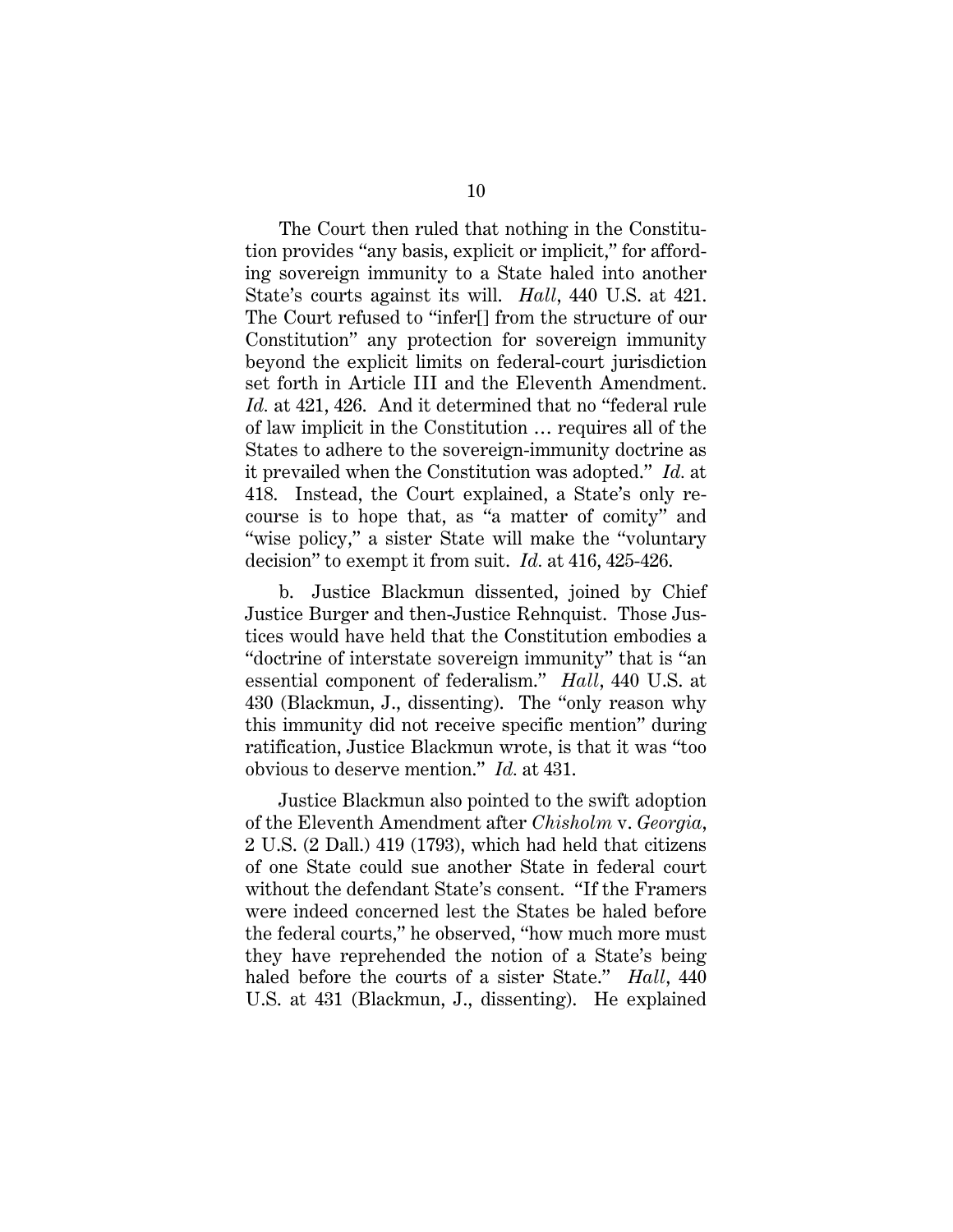that the "concept of sovereign immunity" that "prevailed at the time of the Constitutional Convention" was "sufficiently fundamental to our federal structure to have implicit constitutional dimension." *Id.* 

Justice Rehnquist filed a separate dissent, joined by Chief Justice Burger. He explained that the Court's decision "work[ed] a fundamental readjustment of interstate relationships which is impossible to reconcile … with express holdings of this Court and the logic of the constitutional plan itself." *Hall*, 440 U.S. at 432-433 (Rehnquist, J., dissenting). The "States that ratified the Eleventh Amendment," Justice Rehnquist emphasized, "thought that they were putting an end to the possibility of individual States as unconsenting defendants in foreign jurisdictions." *Id.* at 437. Otherwise, they had "perversely foreclosed the neutral federal forums only to be left to defend suits in the courts of other States." *Id.* In Justice Rehnquist's view, *Hall* "destroys the logic of the Framers' careful allocation of responsibility among the state and federal judiciaries, and makes nonsense of the effort embodied in the Eleventh Amendment to preserve the doctrine of sovereign immunity." *Id.* at 441.

2. *Hall* stands in sharp conflict with the Founding-era understanding of state sovereign immunity. Before the adoption of the Constitution, it was widely accepted that the States enjoyed sovereign immunity from suit in each other's courts. In *Nathan* v. *Virginia*, 1 U.S. (1 Dall.) 77 (Pa. Ct. Com. Pl. 1781), for example, a Pennsylvania citizen brought suit in the Pennsylvania courts to attach property belonging to Virginia. The case "raised such concerns throughout the States that the Virginia delegation to the Confederation Congress sought the suppression of the attachment order," *Hall*, 440 U.S. at 435 (Rehnquist, J., dissenting), claiming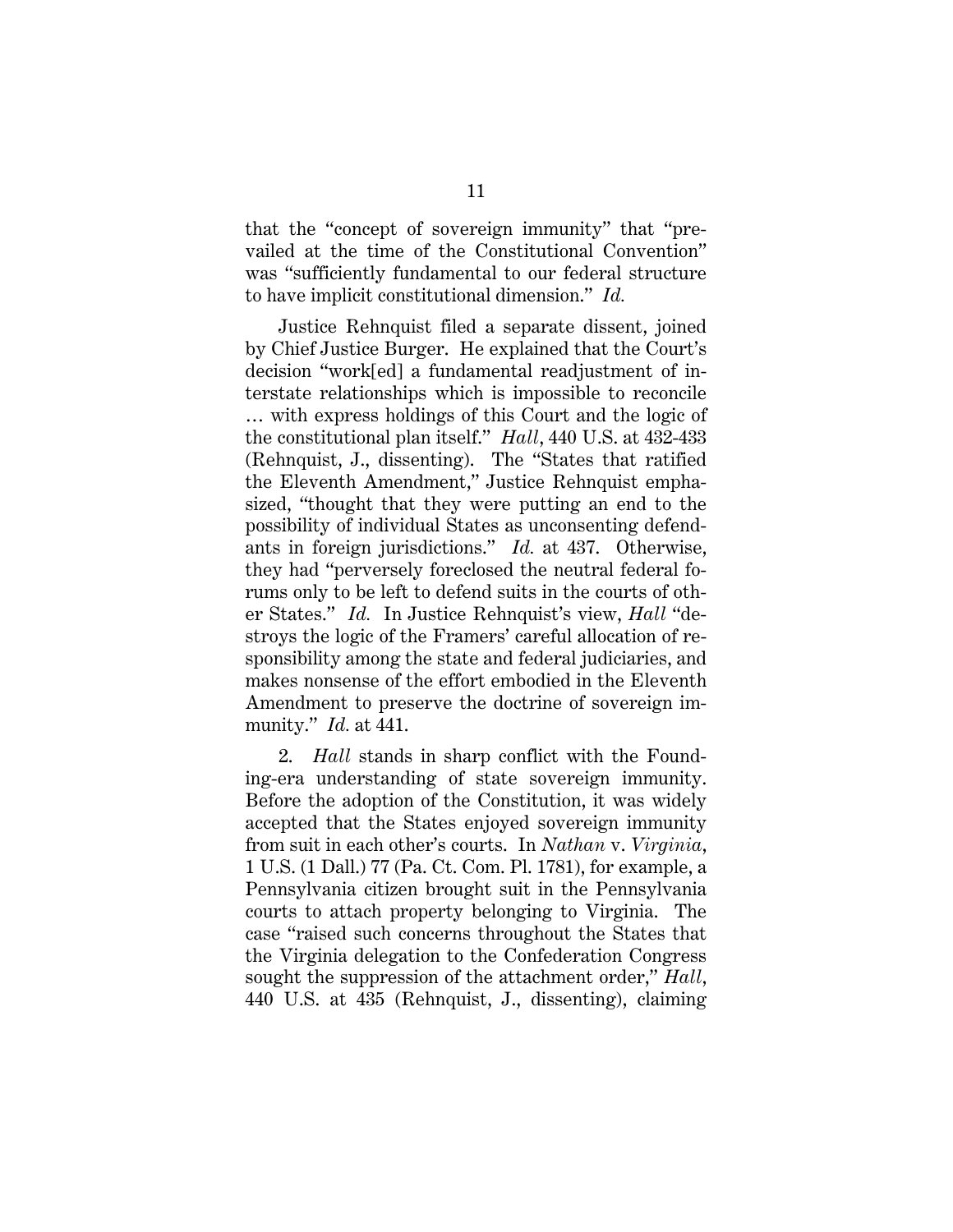that it was "a violation of the laws of nations," *Nathan*, 1 U.S. at 78. Pennsylvania's attorney general, William Bradford, urged that the case be dismissed on the grounds that each State is a sovereign, and that "every kind of process, issued against a sovereign, is a violation of the laws of nations; and is in itself null and void." *Id.* The Pennsylvania court agreed and dismissed the case. *Id.* at 80; *see also Moitez* v. *The South Carolina*, 17 F. Cas. 574 (Pa. Adm. Ct. 1781) (No. 9697).

The ratification of the Constitution did not abrogate this conception of state sovereignty. The Framing-era debates focused on the question whether States would be subject to suit in federal court. But those debates over the meaning of Article III *assumed* the unquestioned proposition that States would remain immune from suit in the courts of other States. In other words, "Article III was enacted against a background assumption that the states could not entertain suits against one another." Woolhandler, *Interstate Sovereign Immunity*, 2006 Sup. Ct. Rev. 249, 263; *see also id.*  at 253 (interstate sovereign immunity was the "foundation on which all sides of the framing era debates" premised their arguments regarding the reach of Article III); Federalist No. 81, at 487 (Hamilton) (Rossiter ed., 1961) ("It is inherent in the nature of sovereignty not to be amenable to the suit of an individual without its consent." (emphasis omitted)). The "only reason" why interstate sovereign immunity was not specifically discussed during the ratification debates "is that it was too obvious to deserve mention." *Hall*, 440 U.S. at 431 (Blackmun, J., dissenting).

The force of the Founding-era conception of interstate sovereign immunity became clear after this Court held in *Chisholm* that States could be sued in federal court, without their consent, by citizens of another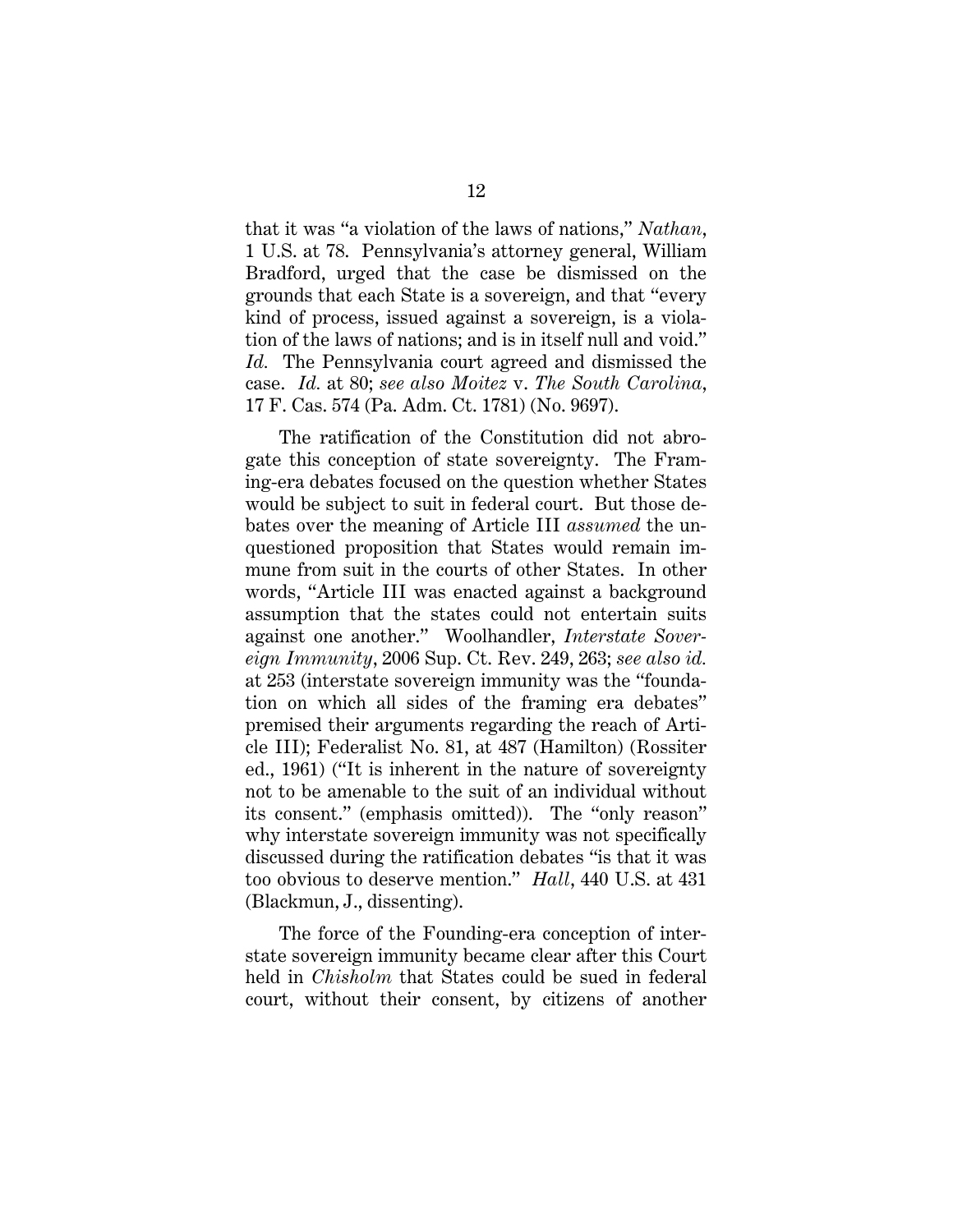State. As one historian put it, that decision "fell upon the country with a profound shock." 1 Warren, *The Supreme Court in United States History* 96 (rev. ed. 1926). The furious backlash culminated in the adoption of the Eleventh Amendment, which confirms the Framers' understanding.

The Eleventh Amendment was intended to restore to the States their full "immunity from private suits." *Alden* v. *Maine*, 527 U.S. 706, 724 (1999). Although the Amendment does not explicitly address interstate sovereign immunity, it clearly shows that such immunity was assumed: "If the Framers were indeed concerned lest the States be haled before the federal courts—as the courts of a 'higher sovereign'—how much more must they have reprehended the notion of a State's being haled before the courts of a sister State." *Hall*, 440 U.S. at 431 (Blackmun, J., dissenting) (citation omitted). The federal courts were, after all, created to serve as neutral forums for the resolution of interstate disputes. A State would surely rather be tried in such a neutral forum than before a possibly partisan judge and jury in another State's courts. By precluding suit in federal forum while leaving open the worse possibility of being sued in another State's courts, *Hall* "makes nonsense of the effort embodied in the Eleventh Amendment to preserve the doctrine of sovereign immunity." *Id.* at 441 (Rehnquist, J., dissenting).

3. *Hall* rested on two fundamental premises, both of which have been repudiated by subsequent decisions of this Court. The first is that any constitutional principle of state sovereign immunity must be located in explicit textual provisions of the Constitution, such as the Eleventh Amendment, and that the "structure of the Constitution" has no bearing on that issue. *See* 440 U.S. at 426. The second is that, beyond those textual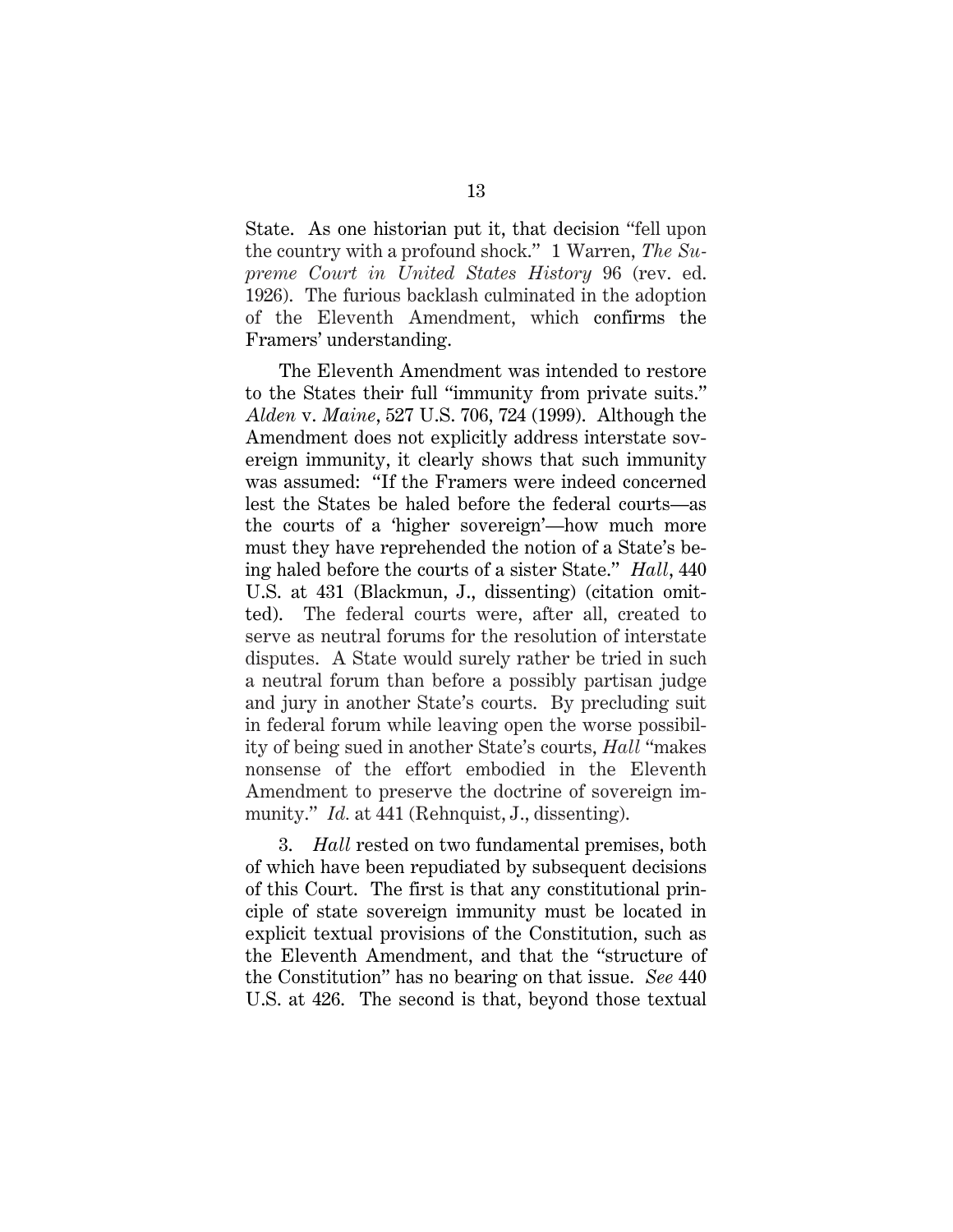provisions, any question of state sovereign immunity is solely a question of comity and "wise policy." *Id.* But this Court's later decisions make clear that state sovereign immunity is inherent in the federal structure of the Constitution, even beyond the Eleventh Amendment, and that the Constitution protects the dignitary and self-government interests of the States in protecting them from suit in the courts of another sovereign. *Hall* barely acknowledged either principle, but this Court's decisions have made explicit that both are fundamental.<sup>2</sup>

a. This Court's decisions since *Hall* have made clear that "the scope of the States' immunity from suit is demarcated not by the text of the Amendment alone but by fundamental postulates implicit in the constitutional design." *Alden*, 527 U.S. at 729; *see also Blatchford* v. *Native Vill. of Noatak*, 501 U.S. 775, 779 (1991) (state sovereign immunity a "presupposition of our constitutional structure"); *Virginia Office for Prot. & Advocacy* v. *Stewart*, 563 U.S. 247, 253 (2011); *Federal* 

<sup>2</sup> *Hall* was also inconsistent with prior decisions of this Court, which recognized that a sovereign State cannot be sued in any court without its consent. In *Beers* v. *Arkansas*, 61 U.S. (20 How.) 527, 529 (1858), for example, the Court stated that it "is an established principle of jurisprudence in all civilized nations that the sovereign cannot be sued in its own courts, or in any other, without its consent and permission." In *Cunningham* v. *Macon & Brunswick Railroad Co.*, 109 U.S. 446 (1883), the Court was equally clear: "[N]either a state nor the United States can be sued as defendant in *any court* in this country without their consent." *Id*. at 451 (emphasis added); *see also Hans* v. *Louisiana*, 134 U.S. 1, 16 (1890). And in *Western Union Telegraph Co.* v. *Pennsylvania*, 368 U.S. 71, 80 (1961), the Court held that because the State of New York was a necessary party to proceedings commenced in the Pennsylvania courts, those proceedings had to be dismissed, since the Pennsylvania courts had "no power to bring other States before them."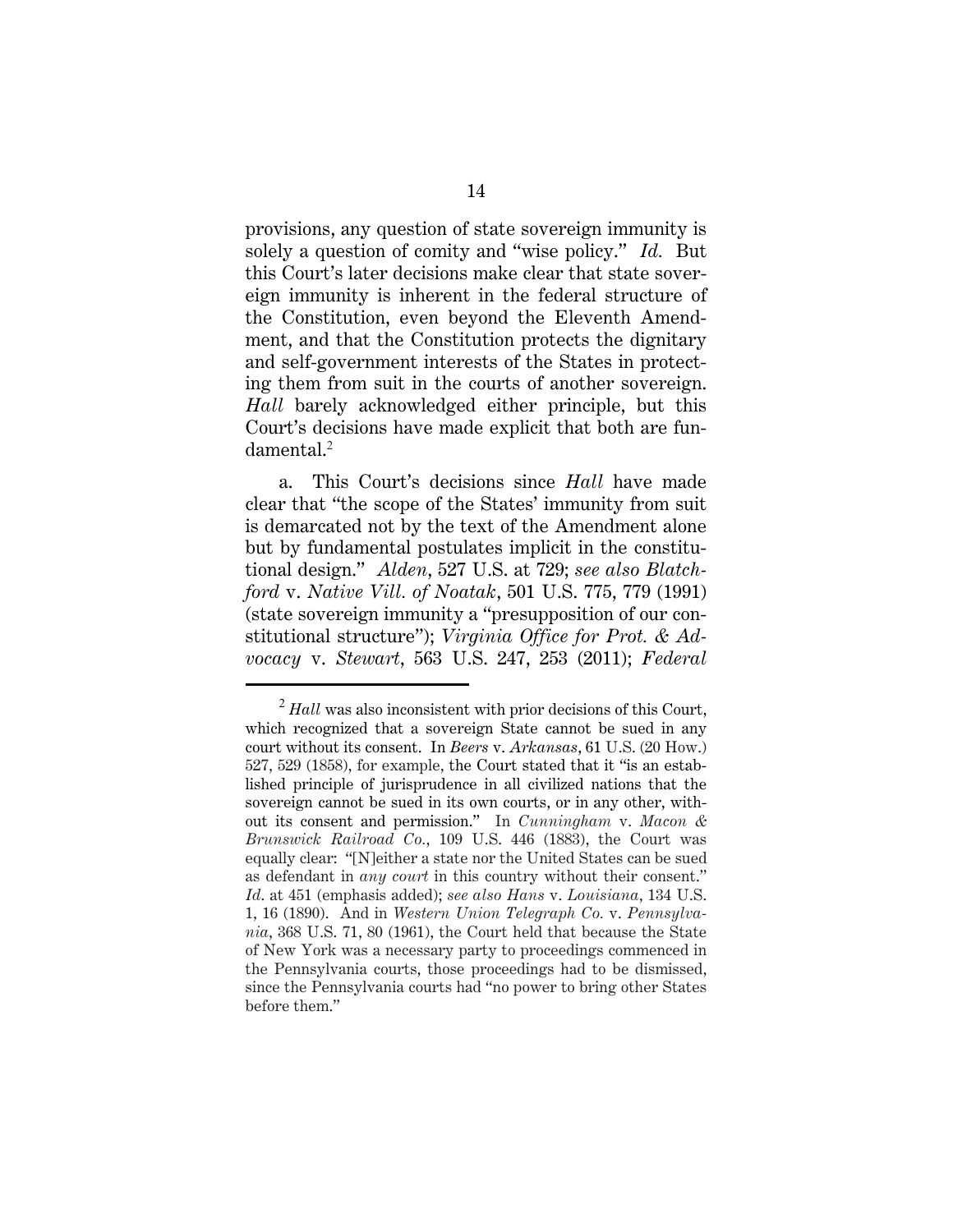*Mar. Comm'n* v. *South Carolina State Ports Auth.*, 535 U.S. 743, 751-753 (2002); *Seminole Tribe of Fla.* v. *Florida*, 517 U.S. 44, 54 (1996). Whereas *Hall* effectively limited state sovereign immunity to the words of Article III and the Eleventh Amendment, 440 U.S. at 421, 424-427, subsequent decisions have recognized that the Constitution protects principles of sovereign immunity beyond its literal text. *See, e.g.*, *Federal Mar. Comm'n*, 535 U.S. at 753; *Alden*, 527 U.S. at 728-729; *Blatchford*, 501 U.S. at 779.<sup>3</sup>

Moreover, whereas *Hall* placed the burden on the State to show that its sovereign immunity was affirmatively and explicitly incorporated into the Constitution, *see* 440 U.S. at 421, this Court in *Alden* recognized the opposite—that "the States' immunity from suit is a fundamental aspect of the sovereignty which the States enjoyed before the ratification of the Constitution, and which they retain today … *except as altered by the plan of the Convention*," 527 U.S. at 713 (emphasis added).<sup>4</sup> And whereas *Hall* casually departed from the Framing-era view of sovereign immunity, subsequent decisions have consistently relied on the Framing-era view, and have interpreted sovereign immunity to prohibit "any proceedings against the States that were 'anoma-

<sup>3</sup> Decisions before *Alden*—most notably, *Hans* v. *Louisiana*, 134 U.S. 1 (1890)—had recognized that the constitutional principle of state sovereign immunity is not limited to the scope of the Eleventh Amendment, and is inherent in the federal nature of the Union. *See id.* at 13-15; *see also Monaco* v. *Mississippi*, 292 U.S. 313, 322-323 (1934). *Hall* limited its discussion of *Hans* and *Monaco* to a footnote, 440 U.S. at 420 n.20.

<sup>&</sup>lt;sup>4</sup> The States did, of course, partially surrender their immunity from suit in the plan of the Convention—to suits by the United States, and to suits by other States in this Court. *See* U.S. Const. art. III, § 2.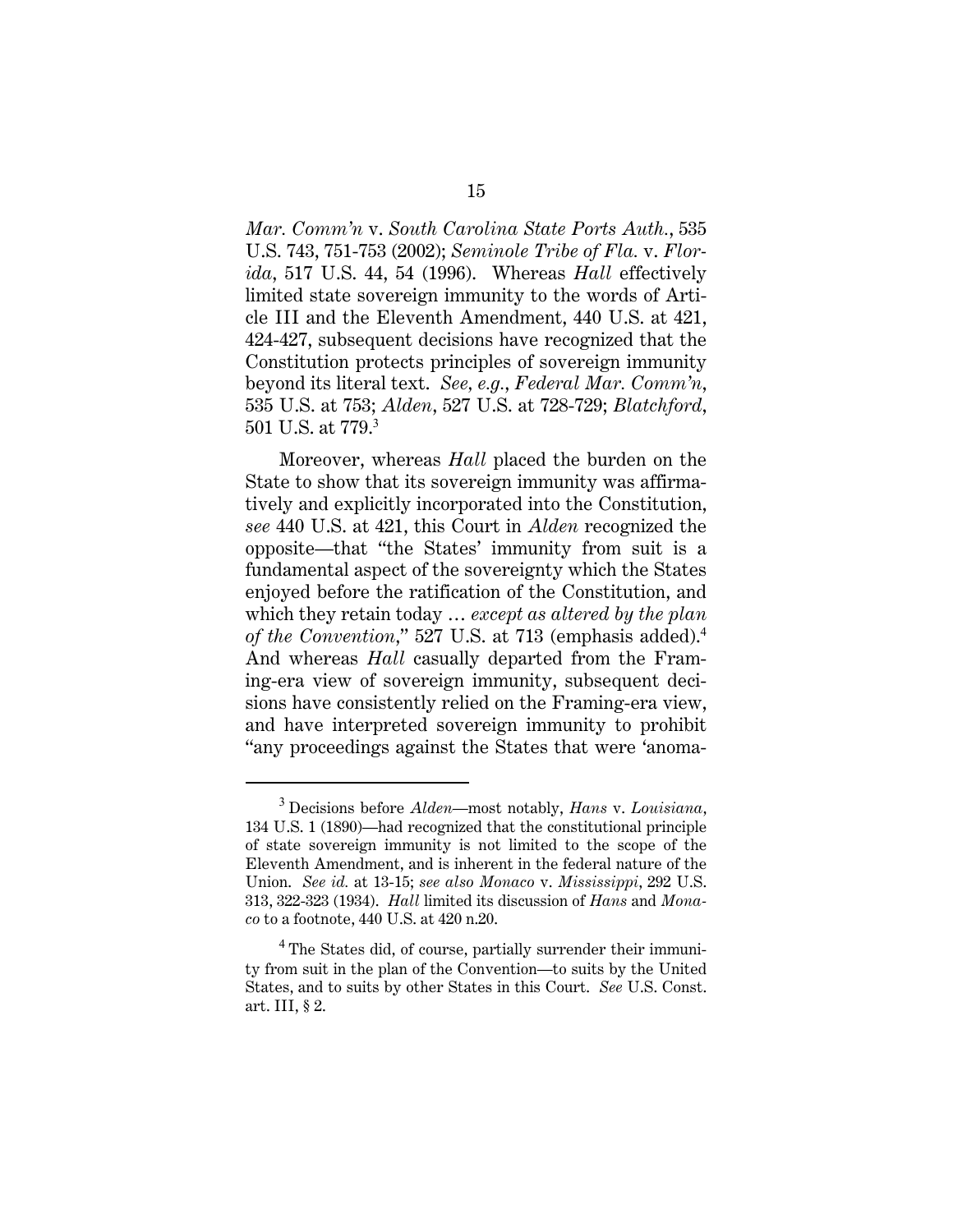lous and unheard of when the Constitution was adopted.'" *Federal Mar. Comm'n*, 535 U.S. at 755 (quoting *Hans* v. *Louisiana*, 134 U.S. 1, 18 (1890)).

To be sure, as this Court has refined its sovereign immunity jurisprudence, it has occasionally felt the need to distinguish *Hall*. For example, in recognizing a State's immunity from suit in its own courts even for a federal cause of action, *Alden* rejected the federal government's extensive reliance on *Hall* and found *Hall* distinguishable. *See* 527 U.S. at 738-739. But nothing in *Alden* suggests *Hall* was correct. To the contrary, *Alden*'s understanding of the constitutional underpinnings of sovereign immunity is irreconcilable with *Hall*'s view of the Eleventh Amendment as divorced from broader sovereign immunity principles.

b. *Hall* gave little consideration to the constitutional *values* that are protected by state sovereign immunity in a federal union.<sup>5</sup> But later decisions, especially *Alden*, take a broader view, and recognize the importance of two principles underlying sovereign immunity.

First, "[t]he generation that designed and adopted our federal system considered immunity from private suits central to *sovereign dignity*." *Alden*, 527 U.S. at 715 (emphasis added). The several States had attained the status of independent nations as a consequence of the Revolution, and the Constitution ensured that, except as surrendered in the plan of the Convention, the States would retain their sovereign status, "together

<sup>5</sup> To the extent *Hall* addressed the *reasons* for state sovereign immunity at all, it suggested they concerned the States' financial interests. *See* 440 U.S. at 418 (noting that "[m]any of the States were heavily indebted as a result of the Revolutionary War").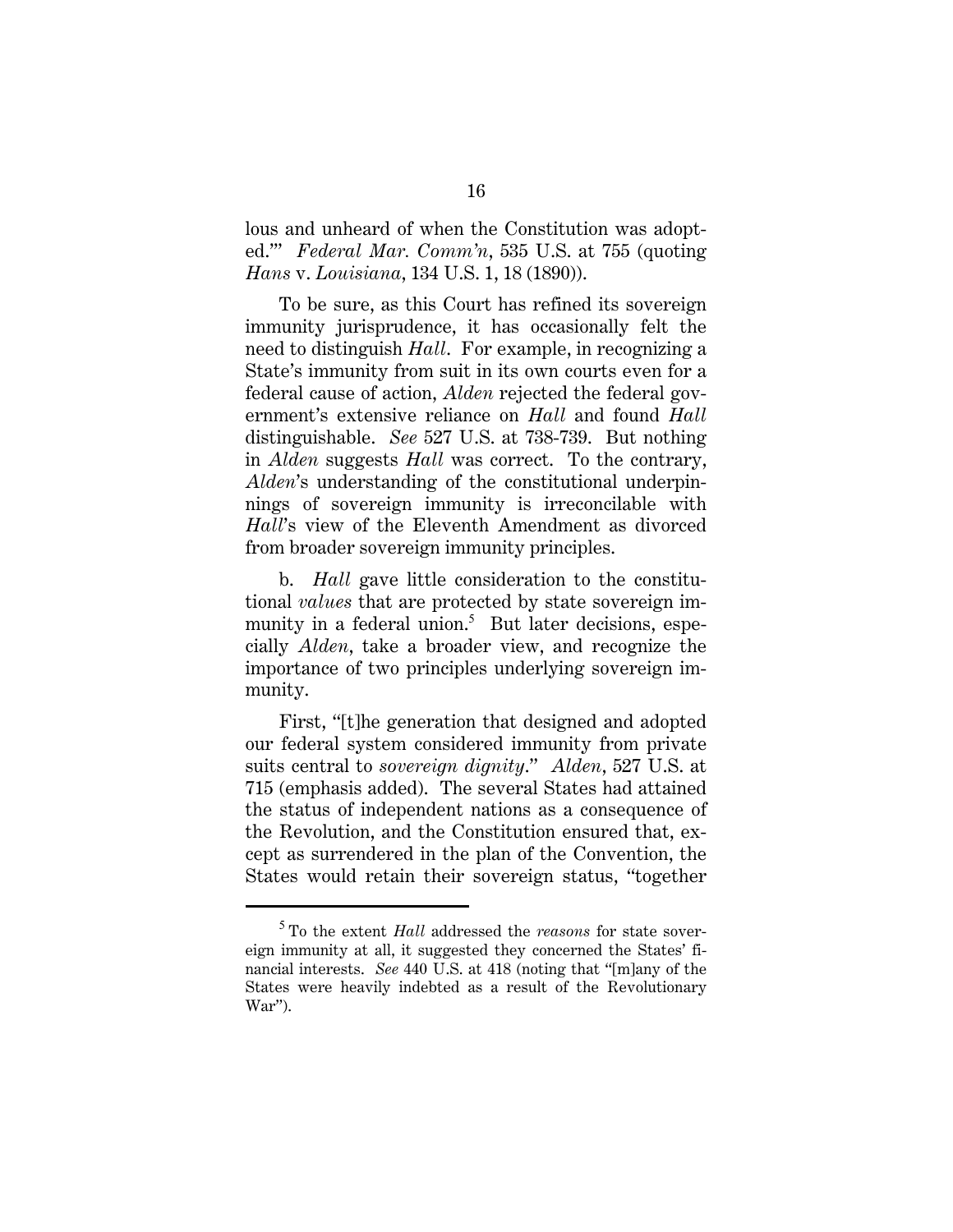with the dignity and essential attributes inhering in that status." *Id.* at 714; *see id.* at 749. The dignitary interests of the State as sovereign, though given little attention by the decision in *Hall*, have been uniformly recognized by the Court's later decisions as a fundamental aspect of state sovereign immunity. Thus, in *Idaho* v. *Coeur d'Alene Tribe of Idaho*, the Court explained that sovereign immunity "is designed to protect" "the *dignity and respect* afforded a State." 521 U.S. 261, 268 (1997) (emphasis added); *see Federal Mar. Comm'n*, 535 U.S. at 760, 769; *Seminole Tribe*, 517 U.S. at 58; *Puerto Rico Aqueduct & Sewer Auth.* v. *Metcalf & Eddy, Inc.*, 506 U.S. 139, 146 (1993).<sup>6</sup>

Second, and equally important, state sovereign immunity promotes self-government by the citizens of the several States. "When the States' immunity from private suits is disregarded, 'the course of their public policy and the administration of their public affairs' may become 'subject to and controlled by the mandates of judicial tribunals without their consent, and in favor of individual interests.'" *Alden*, 527 U.S. at 750 (quoting *In re Ayers*, 123 U.S. 443, 505 (1887)). If that danger was present in *Alden*, where the claim was that the State of Maine's conduct was subject to review in Maine's own courts (as well as jurors who, like the plaintiffs, would have been Maine residents), it is even more manifest in this case, where the actions of a California agency have been litigated before the judges and jurors of Nevada, who have no incentive to consider the cost to California's taxpayers and polity from imposing

<sup>6</sup> *See generally* Smith*, States as Nations: Dignity in Cross-Doctrinal Perspective*, 89 Va. L. Rev. 1, 11-28 (2003). Professor Smith, though somewhat critical of the Court's emphasis on dignity in recent decisions, acknowledges that it "is not without some precedential pedigree." *Id.* at 10; *see id.* at 28-38.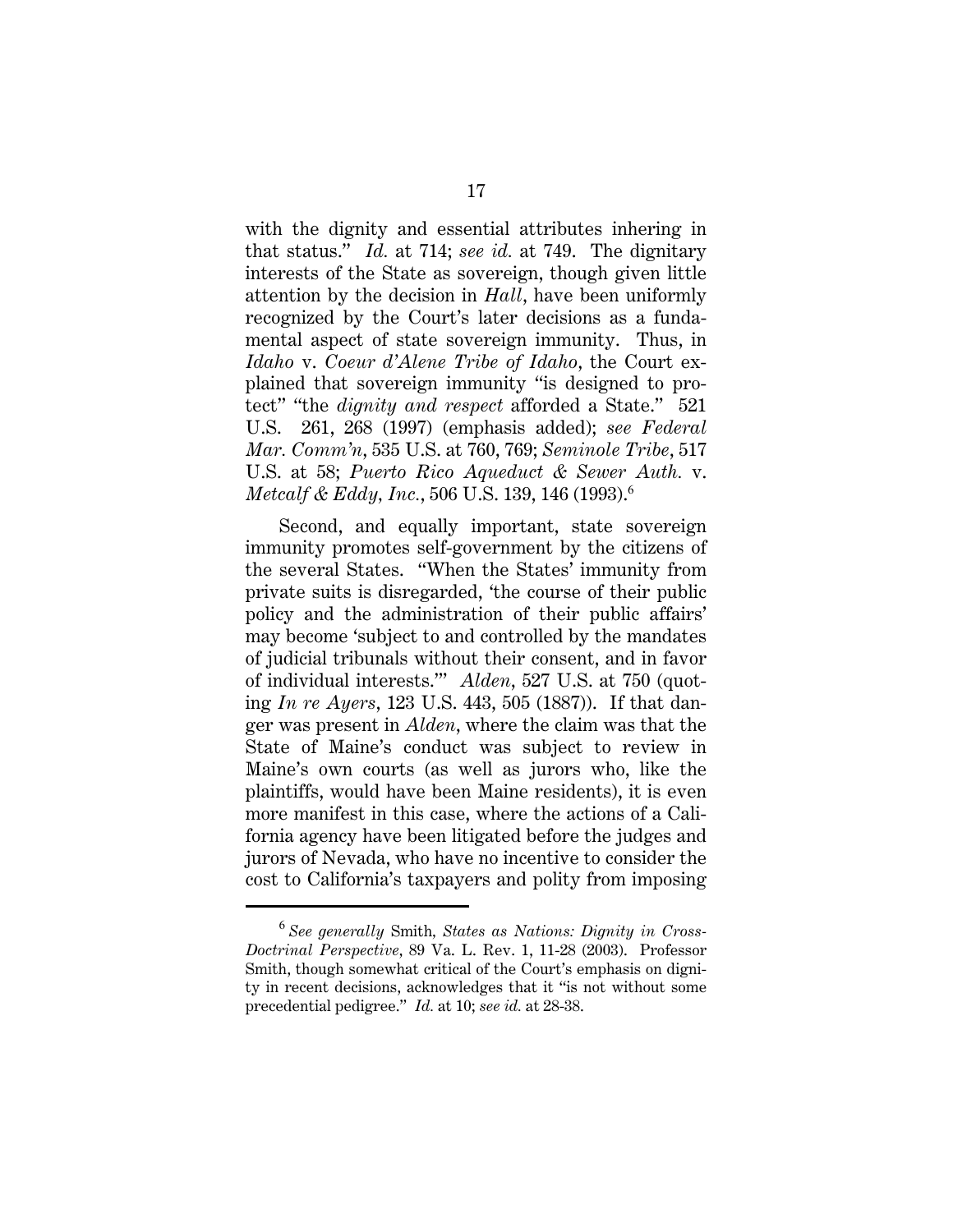a large financial sanction on California. "If the principle of representative government is to be preserved to the States, the balance between competing interests must be reached after deliberation by the political process established by the citizens of the State, not by judicial decree mandated by the Federal Government"—or another State. *Alden*, 527 U.S. at 751.<sup>7</sup>

Indeed, all of the concerns this Court expressed in *Alden* are present in this case. The State of California has been subjected to an astonishing intrusion on its dignity by being forced to defend the conduct of a core sovereign activity—its assessment of state taxes—in the courts of another State. That litigation required years of discovery and a four-month trial, and resulted in a judgment against the FTB of more than *\$490 million* (though the judgment was eventually reduced due to constitutional and comity considerations). *See* App. 11a; *Hyatt II*, 136 S. Ct. at 1280. None of this would have been possible in the courts of California, which, like many sovereigns, does not permit tort suits against its state agencies for alleged injuries arising out of their tax-assessment activities. *See* Cal. Gov't Code § 860.2; *cf.* 28 U.S.C. § 2680(c) (no waiver of federal sovereign immunity for "[a]ny claim arising in respect of the assessment or collection of any tax").

<sup>7</sup> It is also difficult to reconcile *Hall* with this Court's jurisprudence recognizing the suit immunity of Indian tribes. A Tribe may not be sued in a state court (absent consent or congressional authorization), *see Kiowa Tribe of Okla.* v. *Manufacturing Techs., Inc.*, 523 U.S. 751 (1998), even when the State may substantively regulate the tribal activity giving rise to the litigation, *see Michigan* v. *Bay Mills Indian Cmty.*, 134 S. Ct. 2024, 2034-2035 (2014). Allowing California to be sued in Nevada courts makes even less sense where, as here, Nevada had no authority to regulate the conduct that gave rise to respondent's lawsuit—the California authorities' conduct of audits of respondent's state tax returns.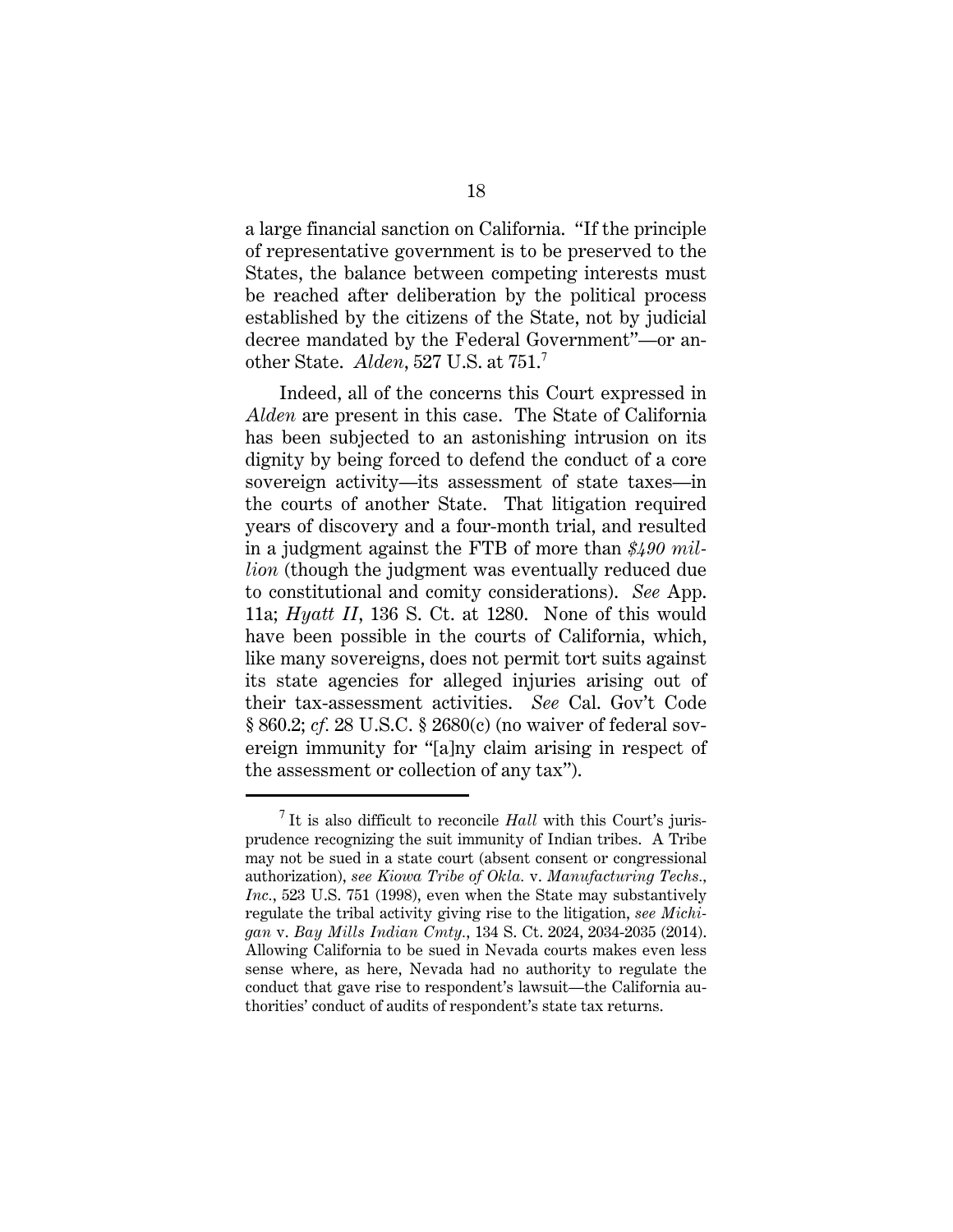4. Although this Court is ordinarily loath to overrule its precedents, "*stare decisis* is not an inexorable command; rather, it 'is a principle of policy and not a mechanical formula of adherence to the latest decision.'" *Payne* v. *Tennessee*, 501 U.S. 808, 828 (1991). "This is particularly true in constitutional cases, because in such cases correction through legislative action is practically impossible." *Id.* (internal quotation marks omitted).

In deciding whether to overrule a prior decision, the Court considers "whether the decision is unsound in principle," "whether it is unworkable in practice," and the "reliance interests" at stake. *Allied-Signal, Inc.* v. *Director, Div. of Taxation*, 504 U.S. 768, 783 (1992) (internal quotation marks omitted). Stare decisis also does not prevent the Court "from overruling a previous decision where there has been a significant change in, or subsequent development of, our constitutional law." *Agostini* v. *Felton*, 521 U.S. 203, 235-236 (1997). As four Members of this Court have already recognized, those considerations favor overruling *Hall*; at the very least, they warrant allowing a fully constituted Court to consider *Hall*'s continuing vitality.

As explained above, *supra* pp. 11-13, *Hall*'s reasoning can "no longer withstand[] 'careful analysis'" in light of the Framing Era consensus on sovereign immunity and the Eleventh Amendment experience. *Arizona* v. *Gant*, 556 U.S. 332, 348 (2009) (quoting *Lawrence* v. *Texas*, 539 U.S. 558, 577 (2003)). *Hall*'s rejection of the firmly entrenched principle of interstate sovereign immunity—recognized before, during, and following the ratification of the Constitution, and for almost 200 years afterward—was "'unsound in principle,'" *Allied-Signal*, 504 U.S. at 783 (quoting *Garcia* v.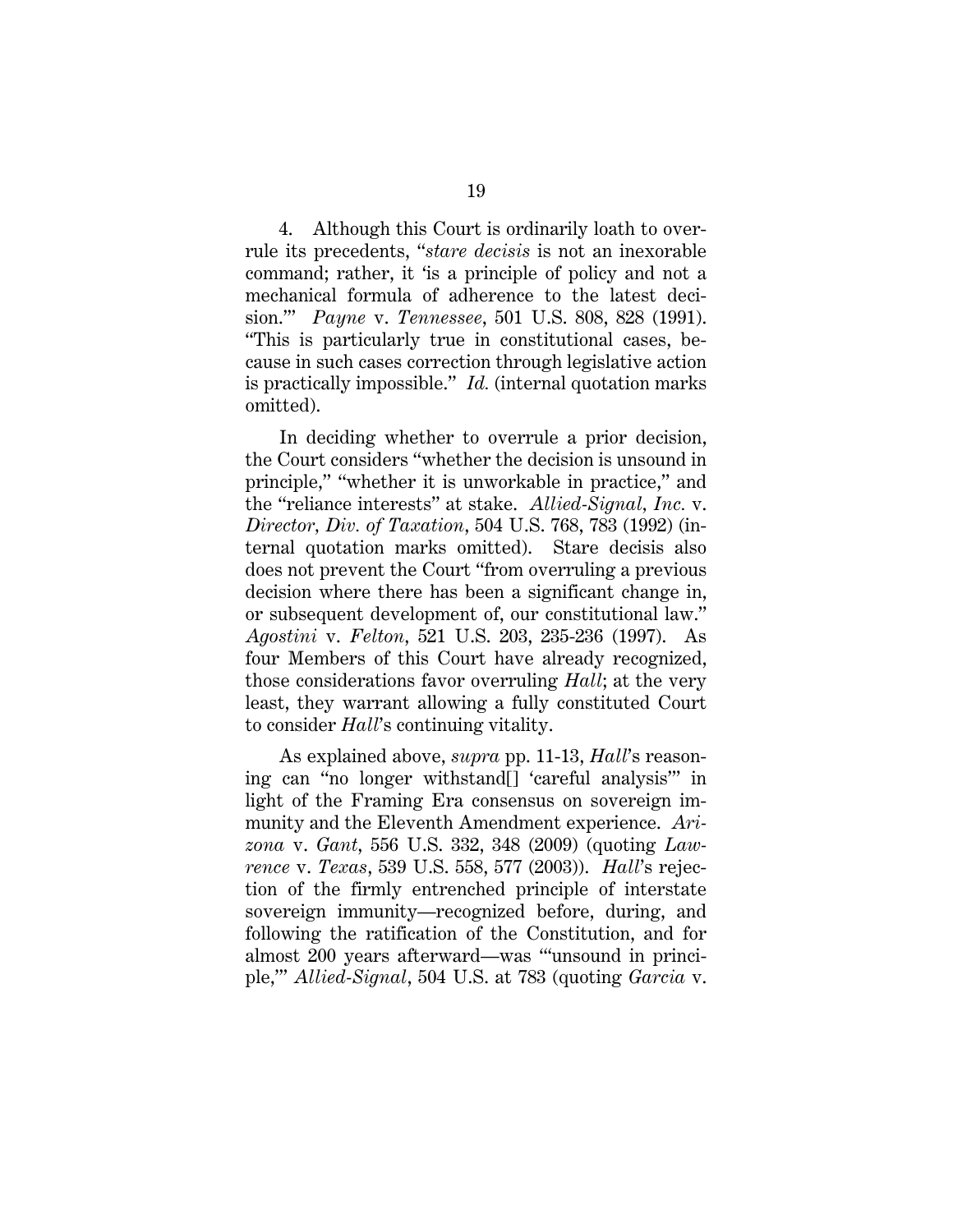*San Antonio Metro. Transit Auth.*, 469 U.S. 528, 546  $(1985)$ , and should be reconsidered.<sup>8</sup>

Furthermore, the "development of constitutional law" since *Hall* was decided has "left [*Hall*] behind as a mere survivor of obsolete constitutional thinking." *Planned Parenthood of Se. Pa.* v. *Casey*, 505 U.S. 833, 857 (1992); *see supra* pp. 13-18. This Court's sovereign immunity decisions since *Hall* recognize "the structural understanding that States entered the Union with their sovereign immunity intact" and "retained their traditional immunity from suit, except as altered by the plan of the Convention or certain constitutional amendments." *Virginia Office for Prot. & Advocacy*, 563 U.S. at 253 (internal quotation marks omitted). Those decisions have established that States possess sovereign immunity from individual suits in federal court, *see Seminole Tribe*, 517 U.S. at 54, 57-73, federal administrative adjudications, *Federal Mar. Comm'n*, 535 U.S. at 747, and their own courts, *see Alden*, 527 U.S. at 712; and that States may not choose, as a matter of policy, to deny Indian tribes immunity in their courts, *see Kiowa* 

<sup>8</sup> Several factors may have contributed to *Hall*'s less-thanrobust reasoning. First, the California Supreme Court decision resulting in *Hall* rejected Nevada's claim of sovereign immunity on different grounds from those embraced in *Hall.* That court held that a State does "not exercis[e] sovereign power"—and thus is not entitled to immunity—when it acts beyond its borders. *Hall* v. *University of Nev.*, 503 P.2d 1363, 1364 (Cal. 1972). Second, before this Court, the *Hall* respondents largely advanced that same argument, and barely addressed the constitutional issues. *See* Resp't Br., *Nevada* v. *Hall*, No. 77-1337, 1978 WL 206995, at \*12- 16 (U.S. Aug. 16, 1978). The Court thus lacked the robust adversarial presentation that contributes to sound decisionmaking. *See Penson* v. *Ohio*, 488 U.S. 75, 84 (1988) ("[T]ruth … is best discovered by powerful statements on both sides of the question." (internal quotation marks omitted)).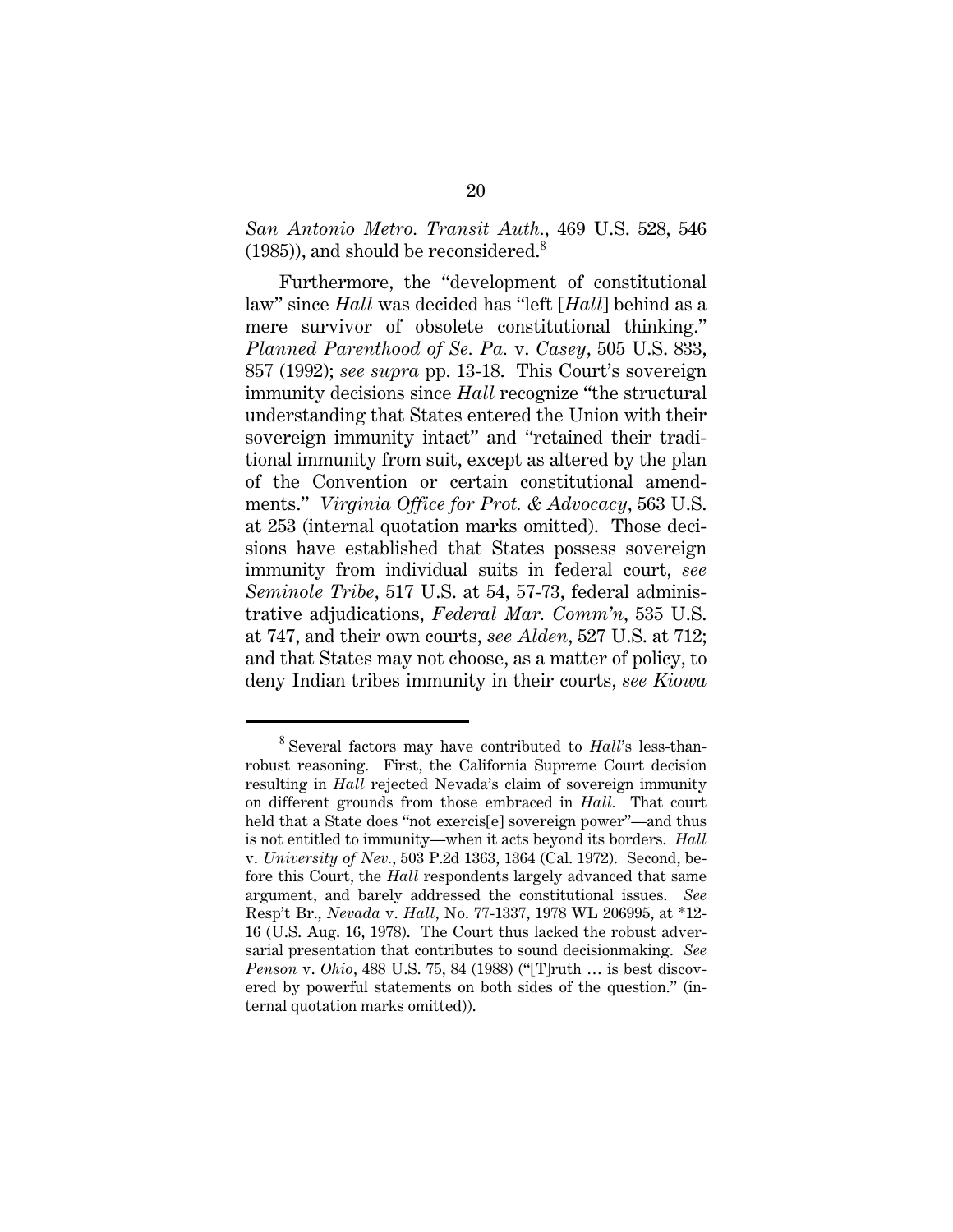*Tribe of Okla.* v. *Manufacturing Techs., Inc.*, 523 U.S. 751, 760 (1998). Thus, *Hall* is a jurisprudential outlier—both in denying States sovereign immunity, and in permitting a forum State to determine the immunity it grants to another sovereign—and can be overruled without threatening other precedents of this Court.

*Hall* has also proven "unworkable." *Montejo* v. *Louisiana*, 556 U.S. 778, 792 (2009). Under *Hall*, a State has no way of knowing whether, and to what extent, a particular forum State will confer any immunities upon it in any particular suit. And if a State should find itself denied immunity, it may face years—in this case, two decades and counting—of litigation and untold financial and administrative burdens.

This case also demonstrates the bias that a State can face in another State's courts. The Nevada jury below was happy to side with a fellow Nevadan against the California tax authorities and award him some \$388 million in damages, which the Nevada trial court raised to more than \$490 million after costs and interest. To the extent a sovereign partially waives its sovereign immunity in its own courts, it can rely on the terms of its waiver and the jury's sense that a large verdict against the sovereign will ultimately be footed by members of the jury as taxpayers. But when a Nevada jury knows that California taxpayers will pay the tab, there is no obvious source of restraint, as the jury's verdict here attests.

Furthermore, by forcing California to defend itself against allegations that its core state function of tax assessment was deployed improperly, the Nevada courts have certainly demeaned California's "dignity and respect," which sovereign immunity is "designed to protect." *Coeur d'Alene Tribe*, 521 U.S. at 268. In short,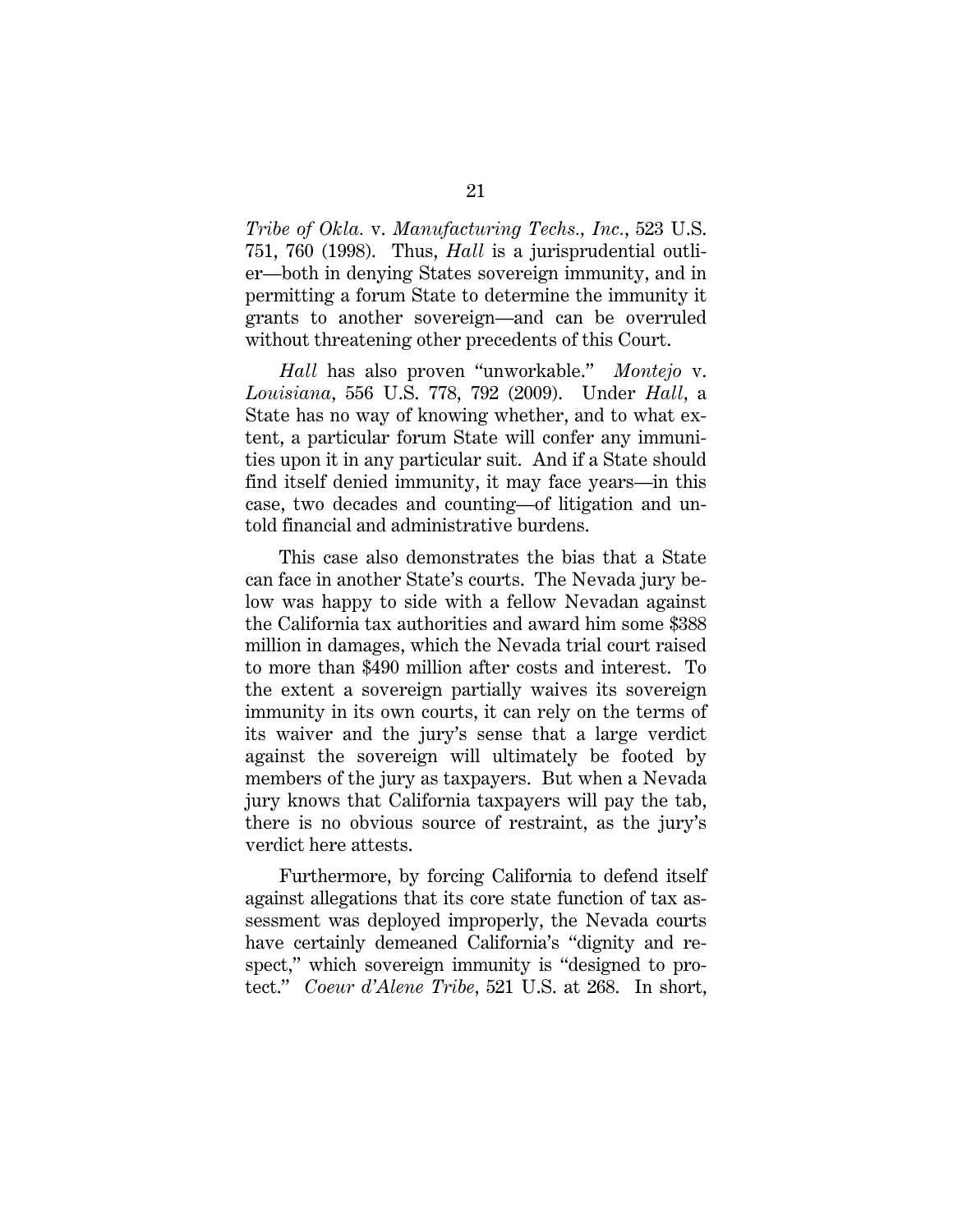*Hall* has put "severe strains on our system of cooperative federalism," as the dissenters in that case warned it would. *Hall*, 440 U.S. 429-430 (Blackmun, J., dissenting).

Finally, as a constitutional decision regarding immunity, a matter that "does not alter primary conduct," *Hohn* v. *United States*, 524 U.S. 236, 252 (1998), *Hall* has engendered no reliance interests. "Considerations in favor of *stare decisis* are at their acme in cases involving property and contract rights, where reliance interests are involved." *Payne*, 501 U.S. at 828; *see also State Oil Co.* v. *Khan*, 522 U.S. 3, 20 (1997). No such interests are implicated here; no parties "have acted in conformance with existing legal rules in order to conduct transactions." *Citizens United* v. *FEC*, 558 U.S. 310, 365 (2010). This Court can reconsider *Hall* without harming any reasonable reliance interests.

#### **II. THIS CASE REMAINS AN IDEAL VEHICLE TO RECON-SIDER HALL**

1. As the Court must have concluded when it granted certiorari in *Hyatt II*, this case provides an appropriate opportunity to reconsider *Hall*.

a. The federal issue presented here was passed upon by the state courts. In a 2002 decision granting in part and denying in part the FTB's challenge to the district court's denial of its motions for summary judgment or dismissal, the Nevada Supreme Court "reject[ed]" the FTB's "argument[] that the doctrine[] of sovereign immunity … deprive[s] the district court of subject matter jurisdiction over Hyatt's tort claims." App. 144a. Citing *Hall*, the court held that "although California is immune from Hyatt's suit in federal courts under the Eleventh Amendment, it is not immune in Nevada courts." App. 144a & n.12 (citing *Hall*).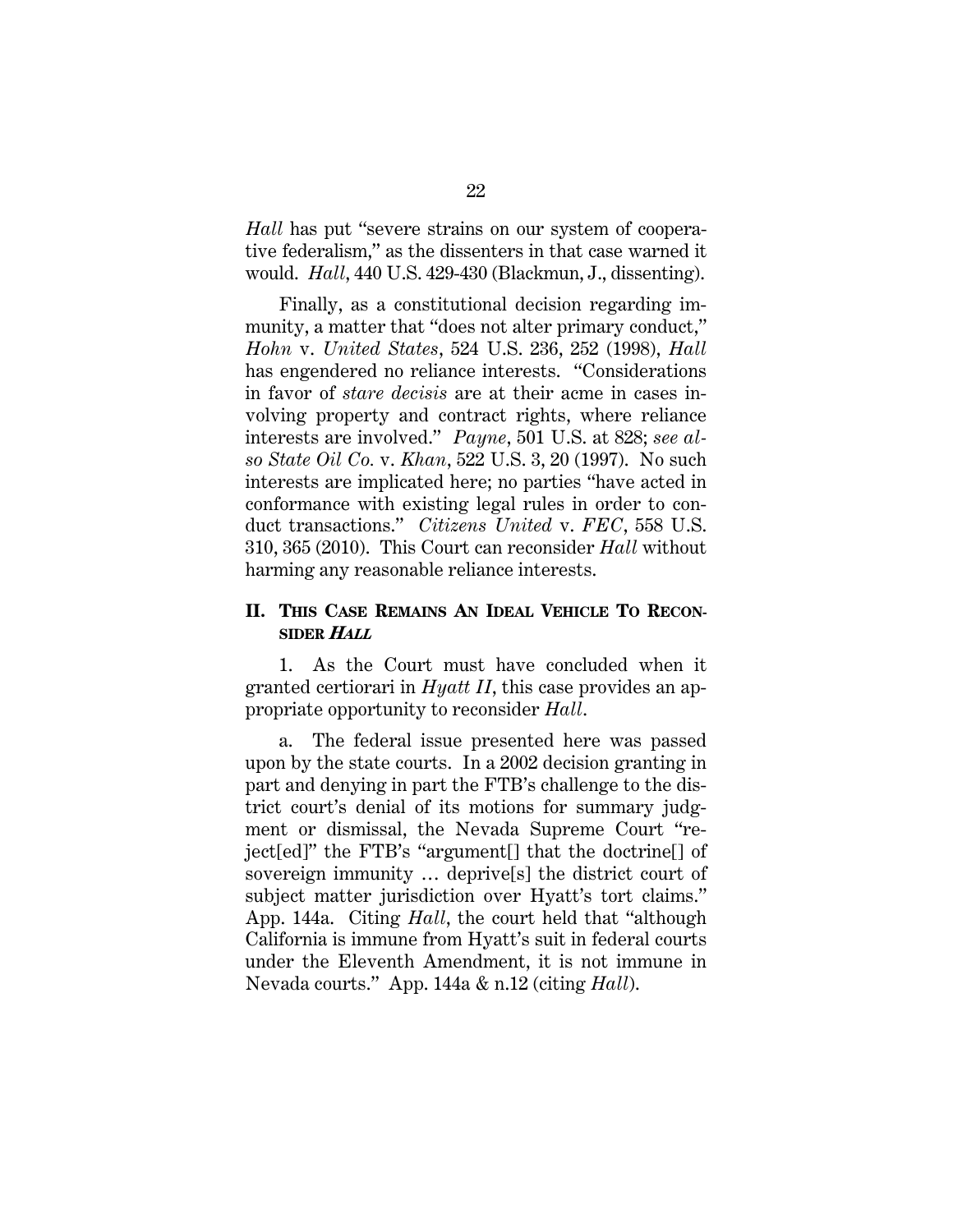The FTB raised the issue again after trial. The FTB argued before the Nevada Supreme Court that "*Hall*'s continuing viability is questionable" in light of more recent decisions of the Supreme Court, including *Federal Maritime Commission*, *Alden*, and *Seminole Tribe*. Pet. Nev. S. Ct. Opening Br. 101 n.80 (Aug. 7, 2009). The FTB asked the Nevada Supreme Court to recognize its immunity, explaining that a state court "may evaluate the continuing viability of an old United States Supreme Court opinion, in light of more recent changes in the economy or the law." *Id.* The Nevada Supreme Court rejected that argument by affirming a judgment in favor of Hyatt. Accordingly, the question presented is ripe for this Court's review.

b. The decision of the Nevada Supreme Court is final for purposes of this Court's appellate jurisdiction under 28 U.S.C. § 1257(a) because "the federal issue would not be mooted or otherwise affected by the proceedings yet to be had" in the Nevada district court. *Cox Broad. Corp.* v. *Cohn*, 420 U.S. 469, 478 (1975). The only thing left for the Nevada district court to do on remand from the Nevada Supreme Court is enter judgment in favor of Hyatt and entertain any requests for costs or fees. This Court need not "await[] the completion of the[se] additional proceedings" before reviewing the judgment. *Id.* at 477; *see Washington State Dep't of Soc. & Health Servs.* v. *Guardianship Estate of Keffeler*, 537 U.S. 371, 381 n.5 (2003) (remand to consider "scope and basis for awarding attorney's fees" did not interfere with Court's jurisdiction); *Pierce Cty.* v. *Guillen*, 537 U.S. 129, 142 (2003) (reviewing state supreme court decision where "all that remains to be decided on remand … is the amount of attorney's fees to which respondents are entitled"). The remaining "proceedings would not require the decision of other federal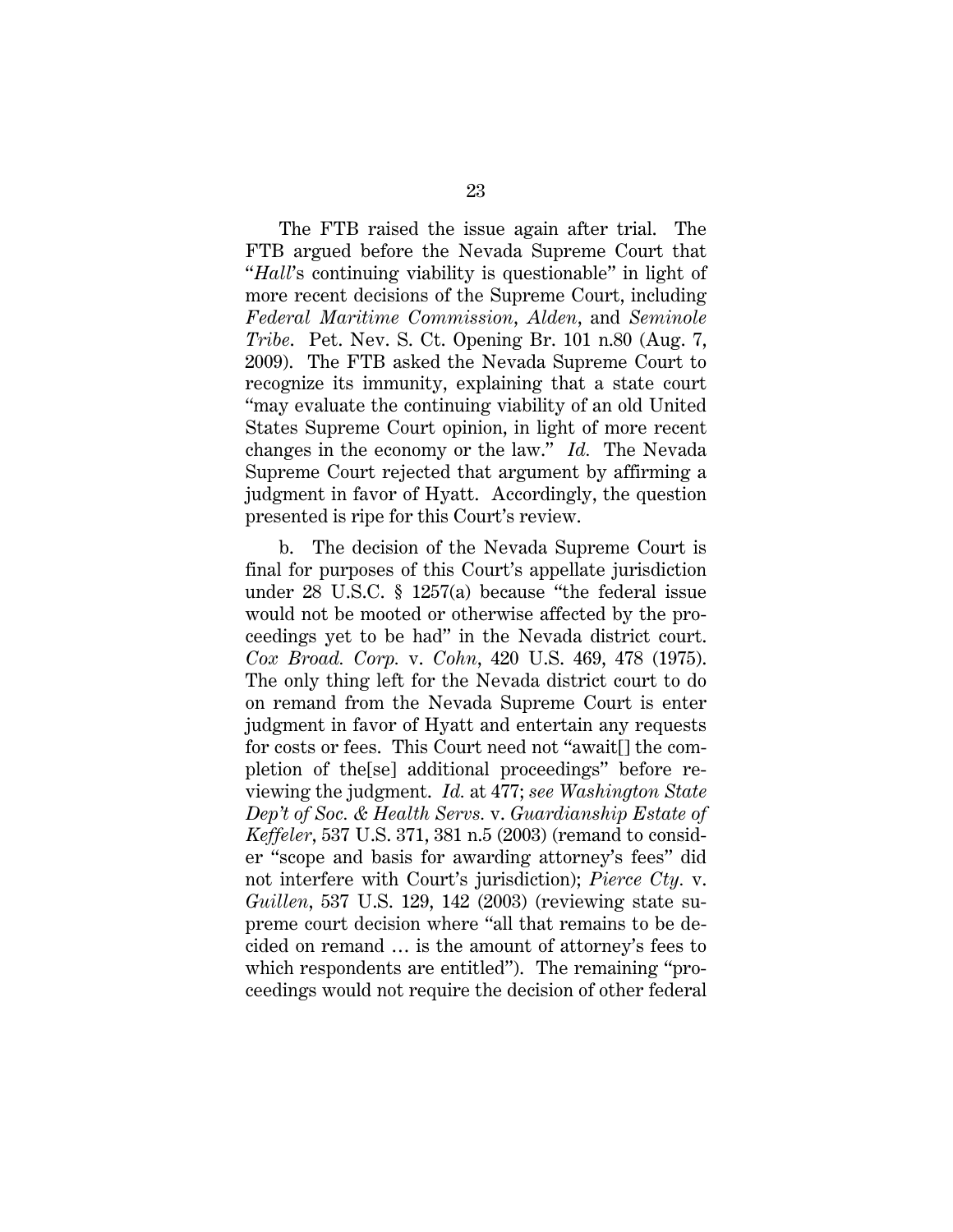questions that might also require review by the Court at a later date, and immediate rather than delayed review would be the best way to avoid 'the mischief of economic waste and of delayed justice,' as well as precipitate interference with state litigation." *Cox*, 420 U.S. at 477-478 (citation omitted). Indeed, this case is in essentially the same procedural posture as when the Court granted certiorari in *Hyatt II*.

The judgment of a state high court on a federal issue will be "deemed final" where "the federal issue is conclusive or the outcome of further proceedings preordained." *Cox*, 420 U.S. at 479. The federal issue here is conclusive because if this Court recognizes the FTB's claim of sovereign immunity, the case will be finally dismissed. Furthermore, the outcome of the remaining proceedings in the Nevada district court is preordained. The Nevada Supreme Court has ordered the district court to enter judgment in favor of Hyatt. Postponing consideration of the federal issue "'would not only be an inexcusable delay of the benefits Congress intended to grant by providing for appeal to this Court, but it would also result in a completely unnecessary waste of time and energy in judicial systems already troubled by delays due to congested dockets.'" *Id.*

2. The affirmance by an equally divided Court in *Hyatt II* does not prevent the Court from again granting certiorari and reconsidering *Hall*. The rule that such an affirmance is "conclusive and binding upon the parties" means only that a judgment resting on such an affirmance, once final, does not lack res judicata effect. *Durant* v. *Essex Co.*, 74 U.S. 107, 109, 113 (1868). But the Court may revisit an issue previously affirmed by an equally divided Court at a later stage of the case, before final judgment has been entered. *Cf. Neil* v.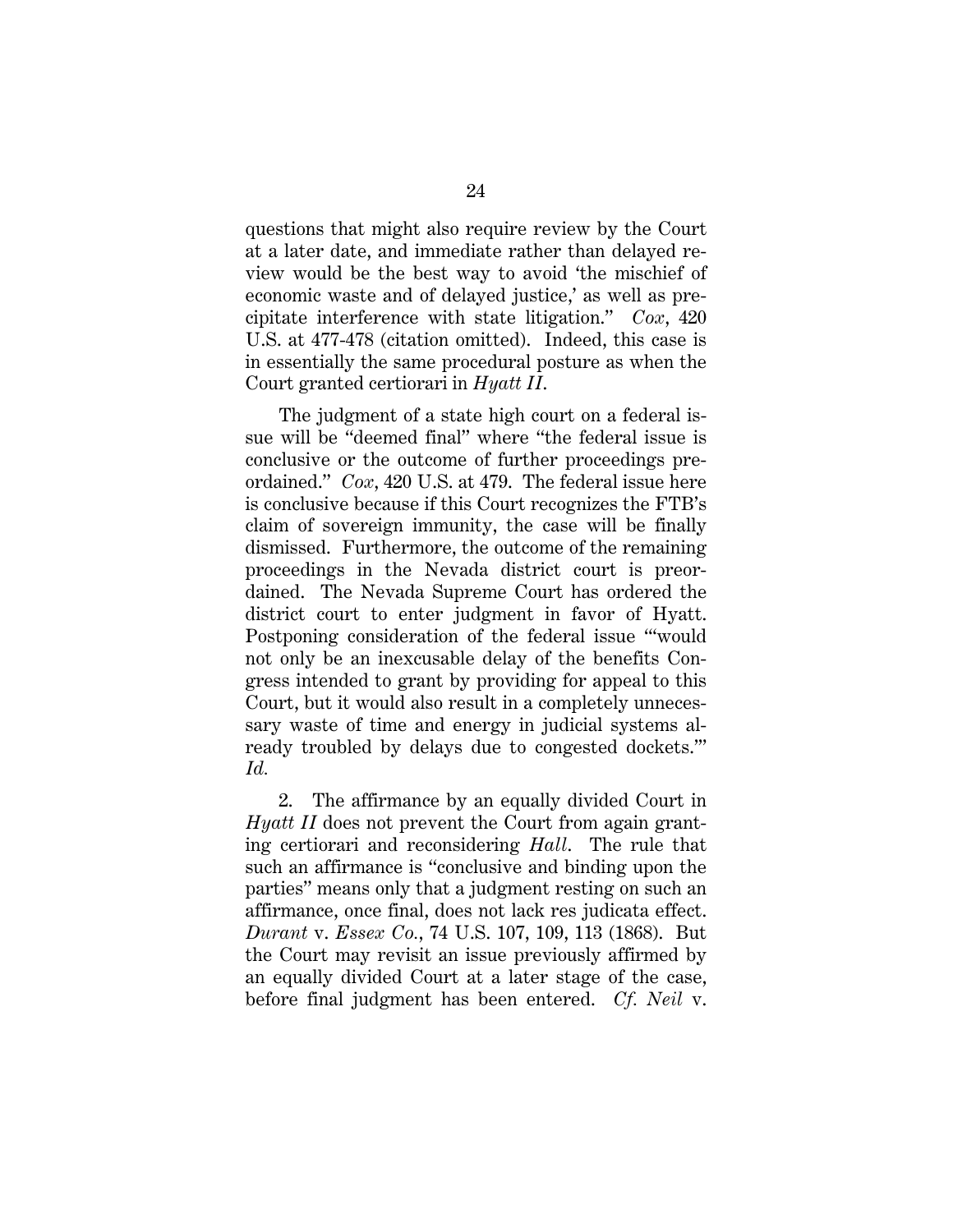*Biggers*, 409 U.S. 188, 189-192 (1972) (affirmance by equally divided Court was not an "actual adjudication by the Supreme Court" barring subsequent consideration of the issue on habeas petition).

Even if the affirmance in *Hyatt II* constituted law of the case, however, that doctrine "merely expresses the practice of courts generally to refuse to reopen what has been decided, not a limit to their power." *Messenger* v. *Anderson*, 225 U.S. 436, 444 (1912). "A court has the power to revisit prior decisions of its own or of a coordinate court in any circumstance[.]" *Christianson* v. *Colt Indus. Operating Corp.*, 486 U.S. 800, 817 (1988); *see also Castro* v. *United States*, 540 U.S. 375, 384 (2003) (law of the case doctrine "cannot prohibit a court from disregarding an earlier holding in an appropriate case"); 18B Wright et al., *Fed. Prac. & Proc.* § 4478 (2d ed. 2017 Supp.). Moreover, law of the case doctrine is at its weakest when it comes to questions of jurisdiction and justiciability, which are more "likely to be reconsidered" than others "because of their conceptual importance" and the degree to which they are "affected with a public interest." *Fed. Prac. & Proc.* § 4478.5; *see, e.g.*, *Public Interest Research Grp. of N.J., Inc.* v. *Magnesium Elektron, Inc.*, 123 F.3d 111, 118 (3d Cir. 1997) ("[W]e conclude that the concerns implicated by the issue of standing—the separation of powers and the limitation of this Court's power to hearing cases or controversies under Article III of the Constitution—trump the prudential goals of preserving judicial economy and finality."); *American Canoe Ass'n* v. *Murphy Farms, Inc.*, 326 F.3d 505, 515-516 (4th Cir. 2003).

The law of the case doctrine also does not prevent a court from "depart[ing] from a prior holding if convinced that it is clearly erroneous and would work a manifest injustice." *Arizona* v. *California*, 460 U.S.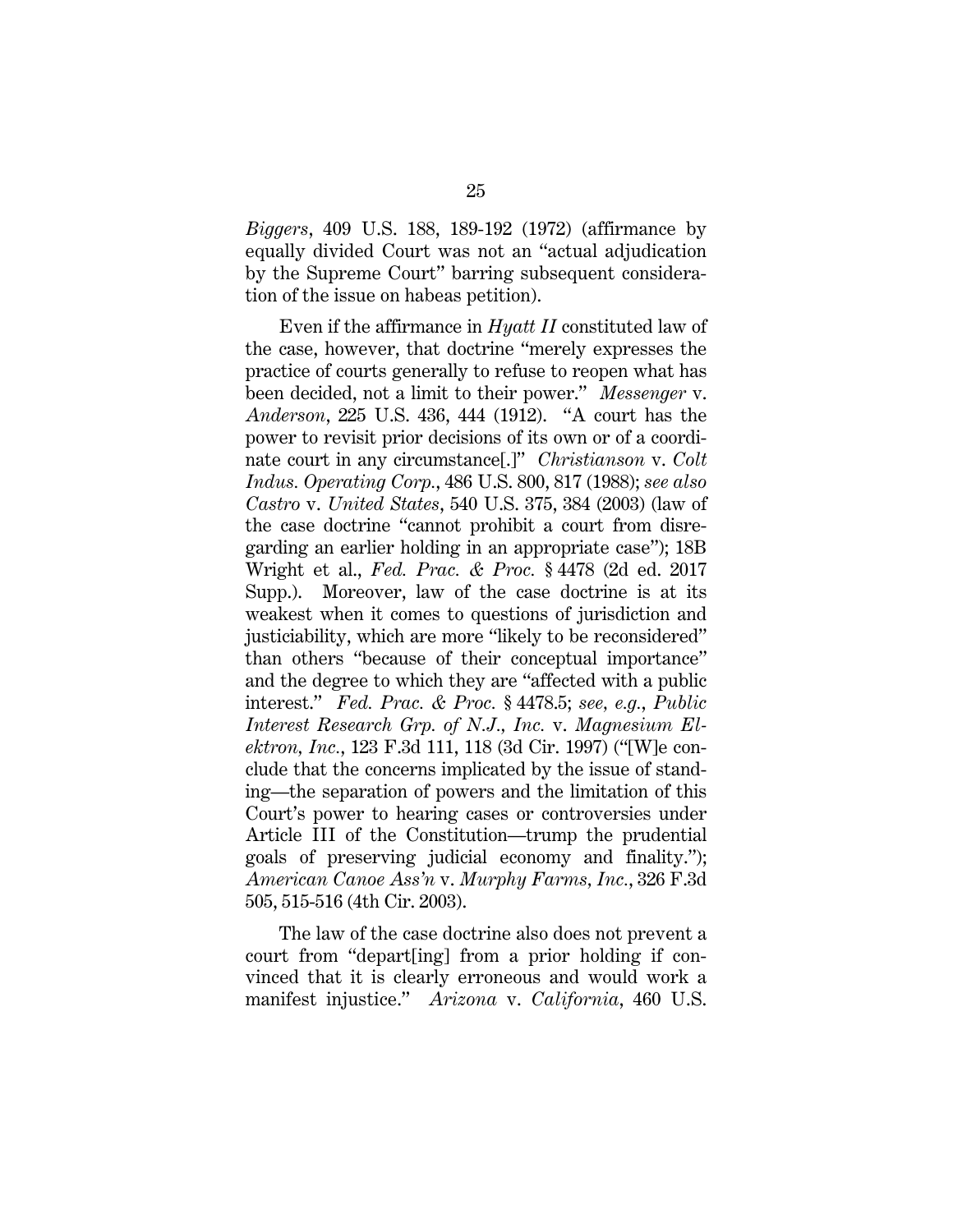605, 618 n.8 (1983). This Court has found that standard met where the Court concludes that a controlling precedent "would be decided differently under [the Court's] current" jurisprudence. *Agostini*, 521 U.S. at 236. Thus, in *Agostini*, the Court felt free to reconsider its prior decision in the same case because that decision was inconsistent with the Court's current understanding of the relevant constitutional provisions. *Id.* Accordingly, if this Court finds, as it should, that *Nevada* v. *Hall* is inconsistent with more recent cases addressing sovereign immunity, law of the case principles will present no bar to such a holding.

Moreover, by granting certiorari to consider the important question presented, the Court would not be upsetting its decision in *Hyatt II* in any but the most formalist sense; it would be rendering a decision where it previously could not. The considerations traditionally animating law of the case doctrine—judicial economy and finality—do not weigh against review where, as here, the prior decision was not rendered because of a considered judgment on the merits of the question presented, but rather because of the inability of the Court to reach a conclusive determination of the question.

3. The question presented remains as important today as it was when the Court granted certiorari in *Hyatt II*. California has already spent two decades and incurred untold costs defending itself in this suit, and it still faces additional proceedings in the Nevada district court absent this Court's review. But the effects of Hyatt's suit hardly end there. In the California administrative proceedings, Hyatt alleged that the FTB has committed "continuing bad faith act[s]," suggesting that he may bring a subsequent tort action against the FTB in Nevada. *See* Pet. Nev. S. Ct. Req. for Judicial Notice at RJN-094 (Dec. 5, 2016) (Hyatt's brief before California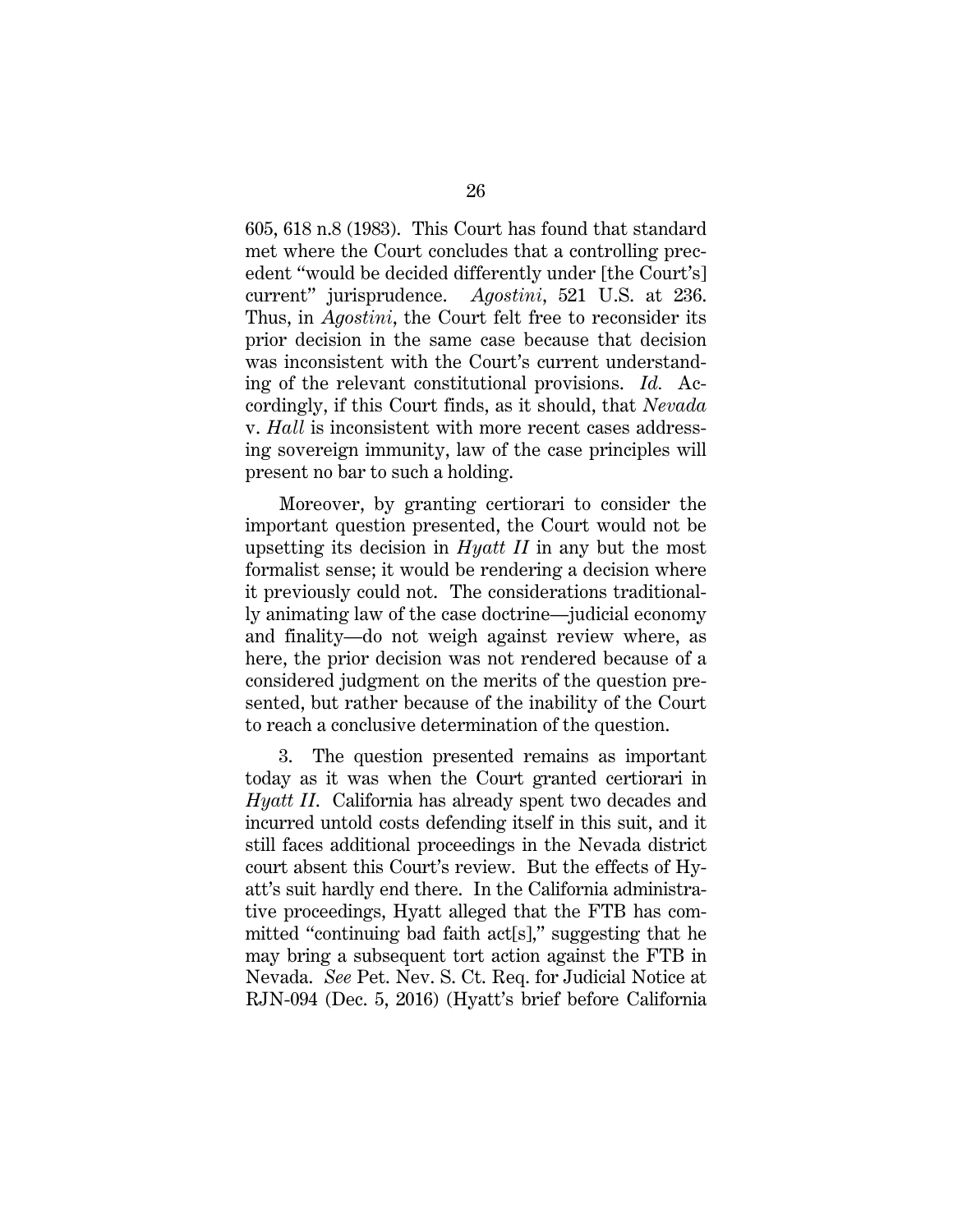State Board of Equalization arguing that "[a]ssertion of the 1992 fraud penalties is a continuing bad faith act by FTB"); *id.* at RJN-103 to RJN-134 (describing the FTB's alleged "continuing bad faith conduct").

This suit has also encouraged others outside California to file similar complaints, raising the prospect of comparable litigation going forward. *See, e.g.*, Compl., *Satcher* v. *California Tax Franchise Bd.*, No. 15-2- 00390-1 (Wash. Super. Ct., Skagit Cty. June 17, 2015) (alleging fraud by California FTB). Those suits are regrettable, yet, given *Hall*, unsurprising. Sovereign governments undertake many sovereign responsibilities that are inherently unpopular. Taxation is near the top of that list, which is why California and other jurisdictions decline to waive their sovereign immunity over tax disputes. *See, e.g.*, Cal. Gov't Code § 860.2; Nev. Rev. Stat. § 372.670; 28 U.S.C. § 2680(c). *Hall* has provided taxpayers with an avenue to skirt that immunity and disrupt the taxing authority. And in case there were any doubt that such suits disrupt a State's execution of its sovereign responsibilities, this case has already been used to encourage California residents to move to Nevada for tax-avoidance purposes, since it "should temper the FTB's aggressiveness in pursuing cases against those disclaiming California residency." Grant, *Moving from Gold to Silver: Becoming a Nevada Resident*, 23 Nev. Lawyer 22, 25 n.9 (Jan. 2015).

Although this egregious case amply demonstrates *Hall*'s shortcomings, those flaws arise in every case in which a nonconsenting State is haled into the courts of a sister State. Recently, for example, Nevada was haled into the California courts against its will. *See*  Pet., *Nevada* v. *City & Cty. of San Francisco*, No. 14- 1073 (U.S. Mar. 4, 2015), *cert. denied*, 135 S. Ct. 2937 (2015). In that case, the plaintiff demanded monetary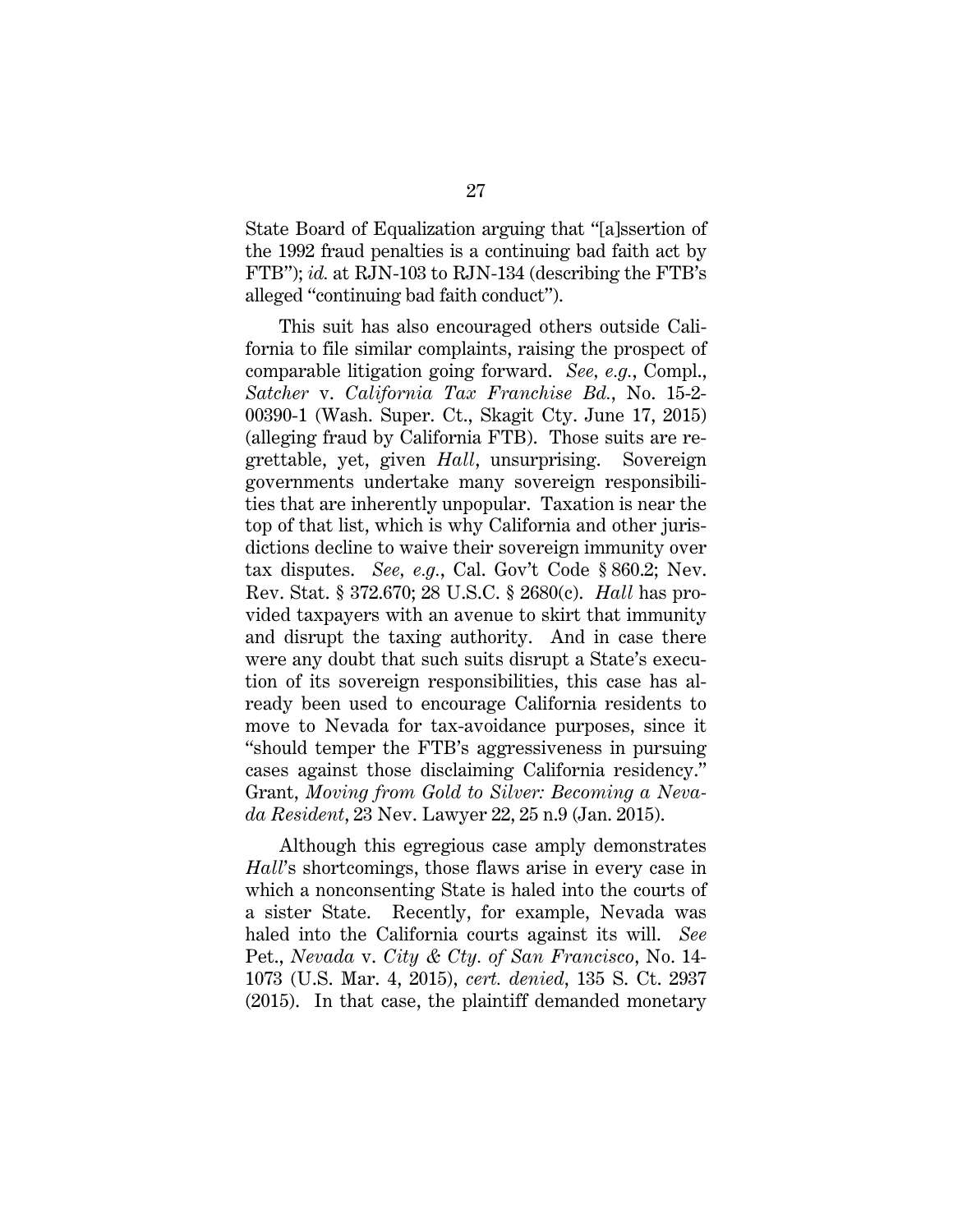and equitable relief based on Nevada's policy of providing bus vouchers to indigent patients discharged from state-run medical facilities, who occasionally use them to travel to California. *Id.* at i. A 2015 settlement agreement required Nevada to pay out of the state treasury and to alter its state policy, both of which sovereign immunity is designed to prevent. *See* Decl. of Kristine Poplawski in Supp. of Joint Request for Approval of Dismissal, *City & Cty. of San Francisco* v. *Nevada*, No. CGC-13-534108 (Cal. Super. Ct., San Francisco Cty. Dec. 3, 2015). Other lawsuits have similarly involved challenges to state sovereign functions. *See, e.g.*, Compl., *Crutchfield Corp.* v. *Harding*, No. CL17001145-00 (Va. Cir. Ct., Albemarle Cty. Oct. 24, 2017) (suit against officials of the Massachusetts Department of Revenue in Virginia state court seeking declaration of invalidity of Massachusetts tax law); *Faulkner* v. *University of Tenn.*, 627 So. 2d 362 (Ala. 1992) (permitting suit in Alabama courts against university operated by Tennessee seeking damages and injunctive relief for decision to revoke a doctoral degree); *Head* v. *Platte Cty.*, 749 P.2d 6 (Kan. 1988) (agreeing to exercise jurisdiction over suit against Missouri county and officer of Missouri alleging a failure to train employees and establish policies concerning the execution of arrest warrants).

More generally, the spectacle of States being sued in each other's courts confirms the *Hall* dissenters' prediction that discarding interstate sovereign immunity would supplant cooperative federalism with a race to the bottom. *See* 440 U.S. at 429-430 (Blackmun, J., dissenting). Other States should not be put to the burdens the FTB has faced here—two decades of litigation and the need to fight off a verdict in the hundreds of mil